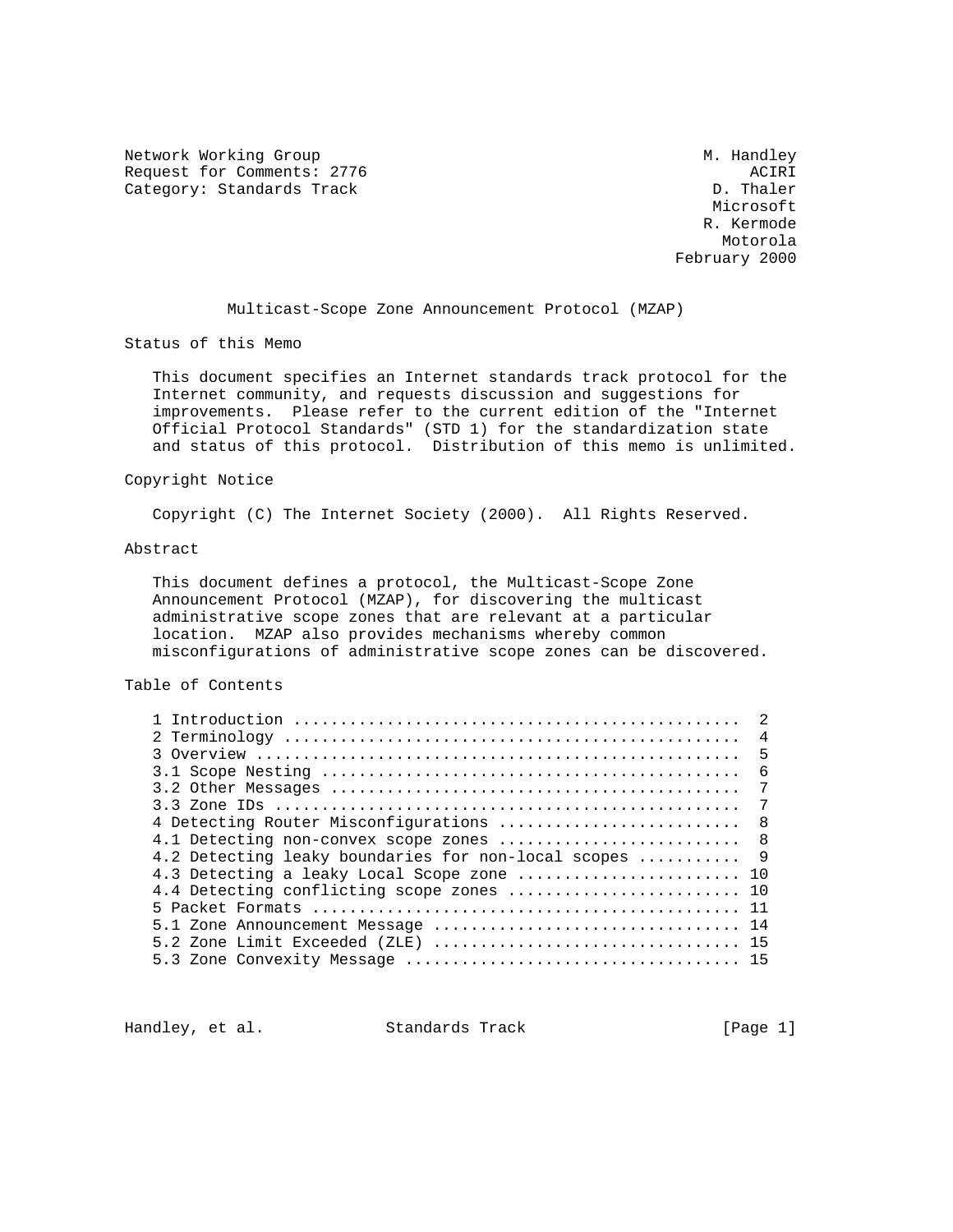| 6.1 Internal entities listening to MZAP messages  17 |  |
|------------------------------------------------------|--|
|                                                      |  |
|                                                      |  |
|                                                      |  |
|                                                      |  |
|                                                      |  |
|                                                      |  |
|                                                      |  |
|                                                      |  |
|                                                      |  |
|                                                      |  |
| 9                                                    |  |
|                                                      |  |
|                                                      |  |
|                                                      |  |
|                                                      |  |

## 1. Introduction

 The use of administratively-scoped IP multicast, as defined in RFC 2365 [1], allows packets to be addressed to a specific range of multicast addresses (e.g., 239.0.0.0 to 239.255.255.255 for IPv4) such that the packets will not cross configured administrative boundaries, and also allows such addresses to be locally assigned and hence are not required to be unique across administrative boundaries. This property of logical naming both allows for address reuse, as well as provides the capability for infrastructure services such as address allocation, session advertisement, and service location to use well-known addresses which are guaranteed to have local significance within every organization.

 The range of administratively-scoped addresses can be subdivided by administrators so that multiple levels of administrative boundaries can be simultaneously supported. As a result, a "multicast scope" is defined as a particular range of addresses which has been given some topological meaning.

 To support such usage, a router at an administrative boundary is configured with one or more per-interface filters, or "multicast scope boundaries". Having such a boundary on an interface means that it will not forward packets matching a configured range of multicast addresses in either direction on the interface.

 A specific area of the network topology which is within a boundary for a given scope is known as a "multicast scope zone". Since the same ranges can be reused within disjoint areas of the network, there may be many "multicast scope zones" for any given multicast scope. A

Handley, et al. Standards Track [Page 2]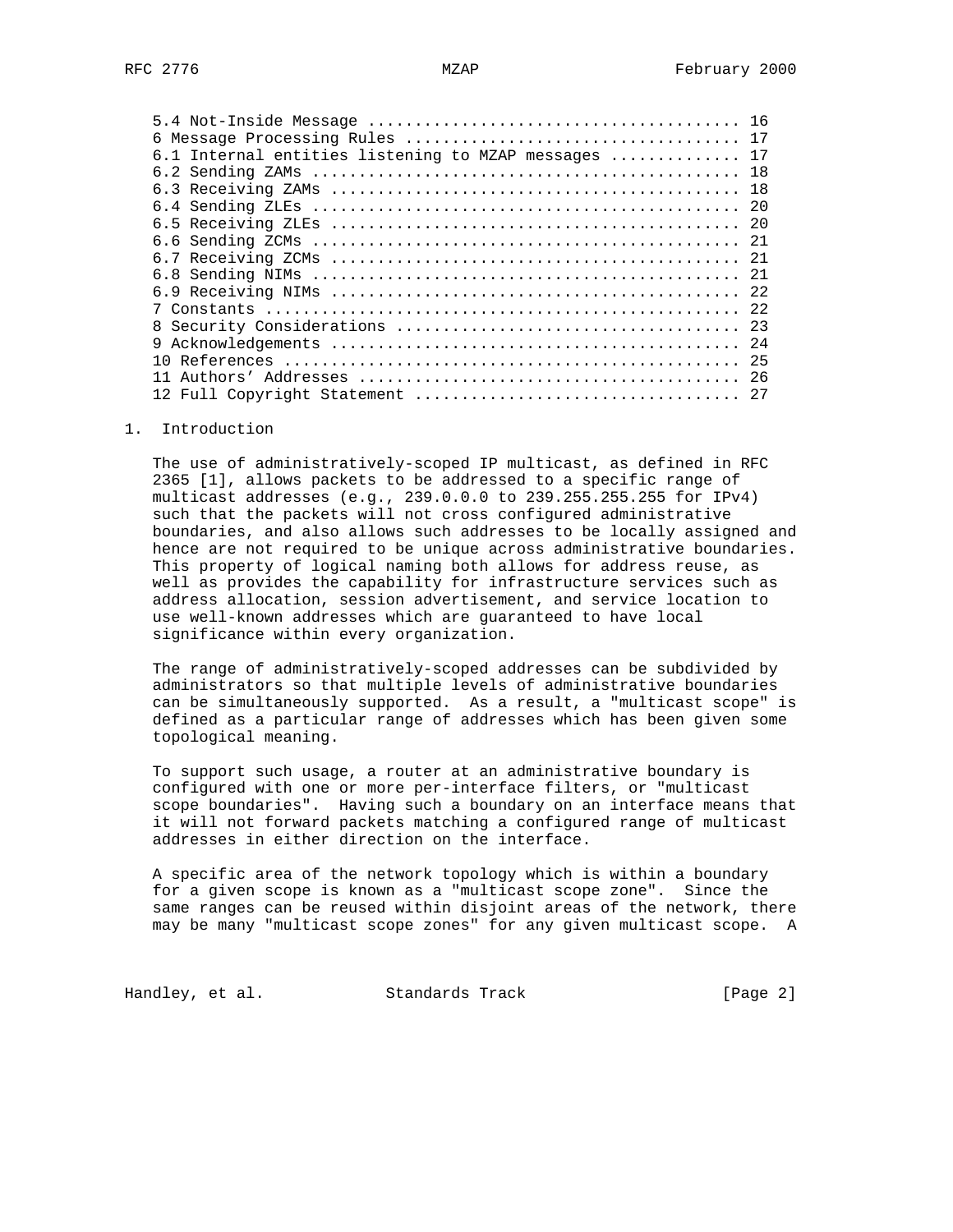scope zone may have zero or more textual names (in different languages) for the scope, for human convenience. For example, if the range 239.192/14 were assigned to span an entire corporate network, it might be given (internally) the name "BigCo Private Scope".

 Administrative scope zones may be of any size, and a particular host may be within many administrative scope zones (for different scopes, i.e., for non-overlapping ranges of addresses) of various sizes, as long as scope zones that intersect topologically do not intersect in address range.

 Applications and services are interested in various aspects of the scopes within which they reside:

- o Applications which present users with a choice of which scope in which to operate (e.g., when creating a new session, whether it is to be confined to a corporate intranet, or whether it should go out over the public Internet) are interested in the textual names which have significance to users.
- o Services which use "relative" multicast addresses (as defined in [1]) in every scope are interested in the range of addresses used by each scope, so that they can apply a constant offset and compute which address to use in each scope.
- o Address allocators are interested in the address range, and whether they are allowed to allocate addresses within the entire range or not.
- o Some applications and services may also be interested in the nesting relationships among scopes. For example, knowledge of the nesting relationships can be used to perform "expanding-scope" searches in a similar, but better behaved, manner to the well known expanding ring search where the TTL of a query is steadily increased until a replier can be found. Studies have also shown that nested scopes can be useful in localizing multicast repair traffic [8].

 Two barriers currently make administrative scoping difficult to deploy and use:

 o Applications have no way to dynamically discover information on scopes that are relevant to them. This makes it difficult to use administrative scope zones, and hence reduces the incentive to deploy them.

Handley, et al. Standards Track [Page 3]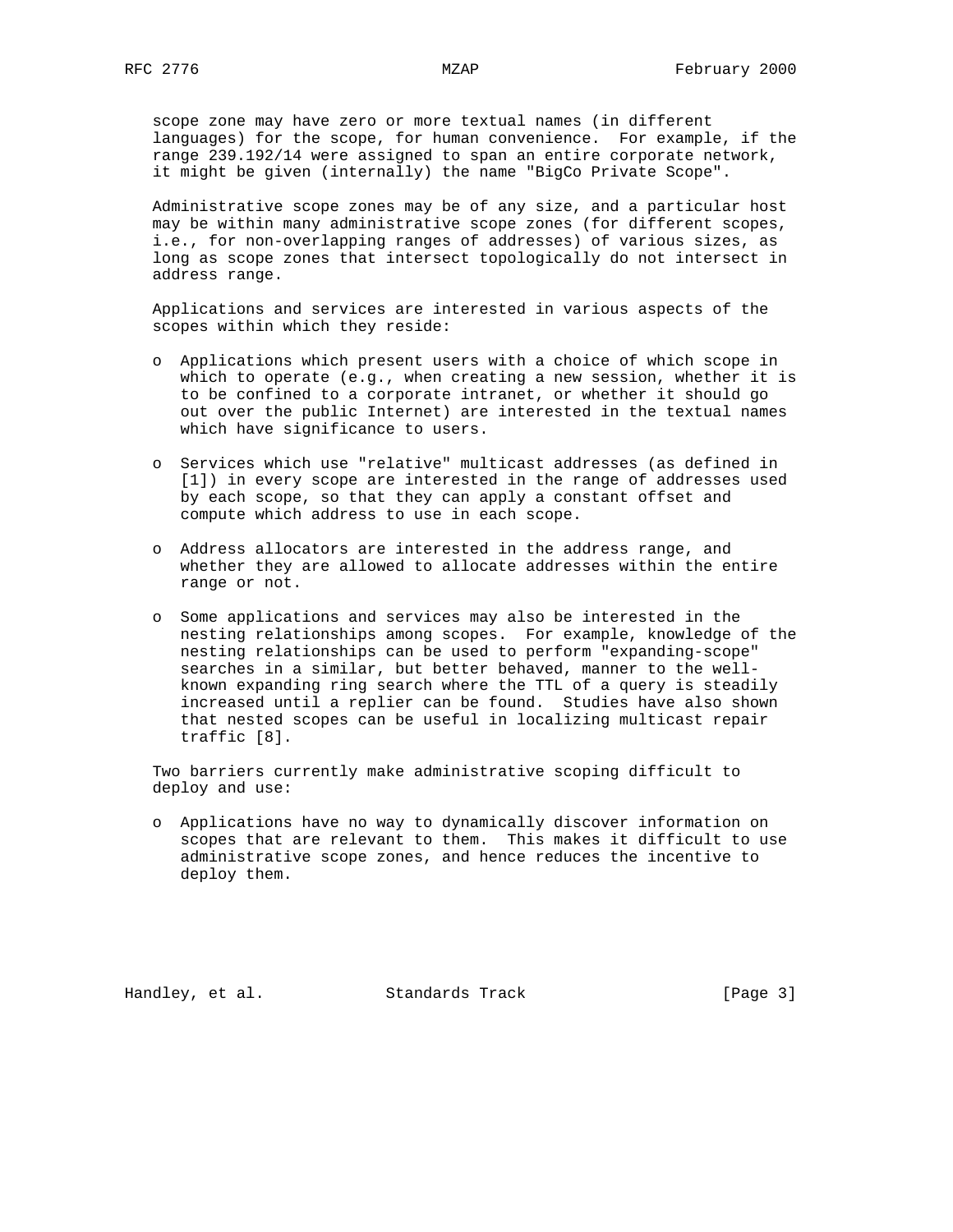o Misconfiguration is easy. It is difficult to detect scope zones that have been configured so as to not be convex (the shortest path between two nodes within the zone passes outside the zone), or to leak (one or more boundary routers were not configured correctly), or to intersect in both area and address range.

 These two barriers are addressed by this document. In particular, this document defines the Multicast Scope Zone Announcement Protocol (MZAP) which allows an entity to learn what scope zones it is within. Typically servers will cache the information learned from MZAP and can then provide this information to applications in a timely fashion upon request using other means, e.g., via MADCAP [9]. MZAP also provides diagnostic information to the boundary routers themselves that enables misconfigured scope zones to be detected.

## 2. Terminology

 The "Local Scope" is defined in RFC 2365 [1] and represents the smallest administrative scope larger than link-local, and the associated address range is defined as 239.255.0.0 to 239.255.255.255 inclusive (for IPv4, FF03::/16 for IPv6). RFC 2365 specifies:

 "239.255.0.0/16 is defined to be the IPv4 Local Scope. The Local Scope is the minimal enclosing scope, and hence is not further divisible. Although the exact extent of a Local Scope is site dependent, locally scoped regions must obey certain topological constraints. In particular, a Local Scope must not span any other scope boundary. Further, a Local Scope must be completely contained within or equal to any larger scope. In the event that scope regions overlap in area, the area of overlap must be in its own Local Scope. This implies that any scope boundary is also a boundary for the Local Scope."

 A multicast scope Zone Boundary Router (ZBR) is a router that is configured with a boundary for a particular multicast scope on one or more of its interfaces. Any interface that is configured with a boundary for any administrative scope zone MUST also have a boundary for the Local Scope zone, as described above.

 Such routers SHOULD be configured so that the router itself is within the scope zone. This is shown in Figure  $1(a)$ , where router A is inside the scope zone and has the boundary configuration.

Handley, et al. Standards Track [Page 4]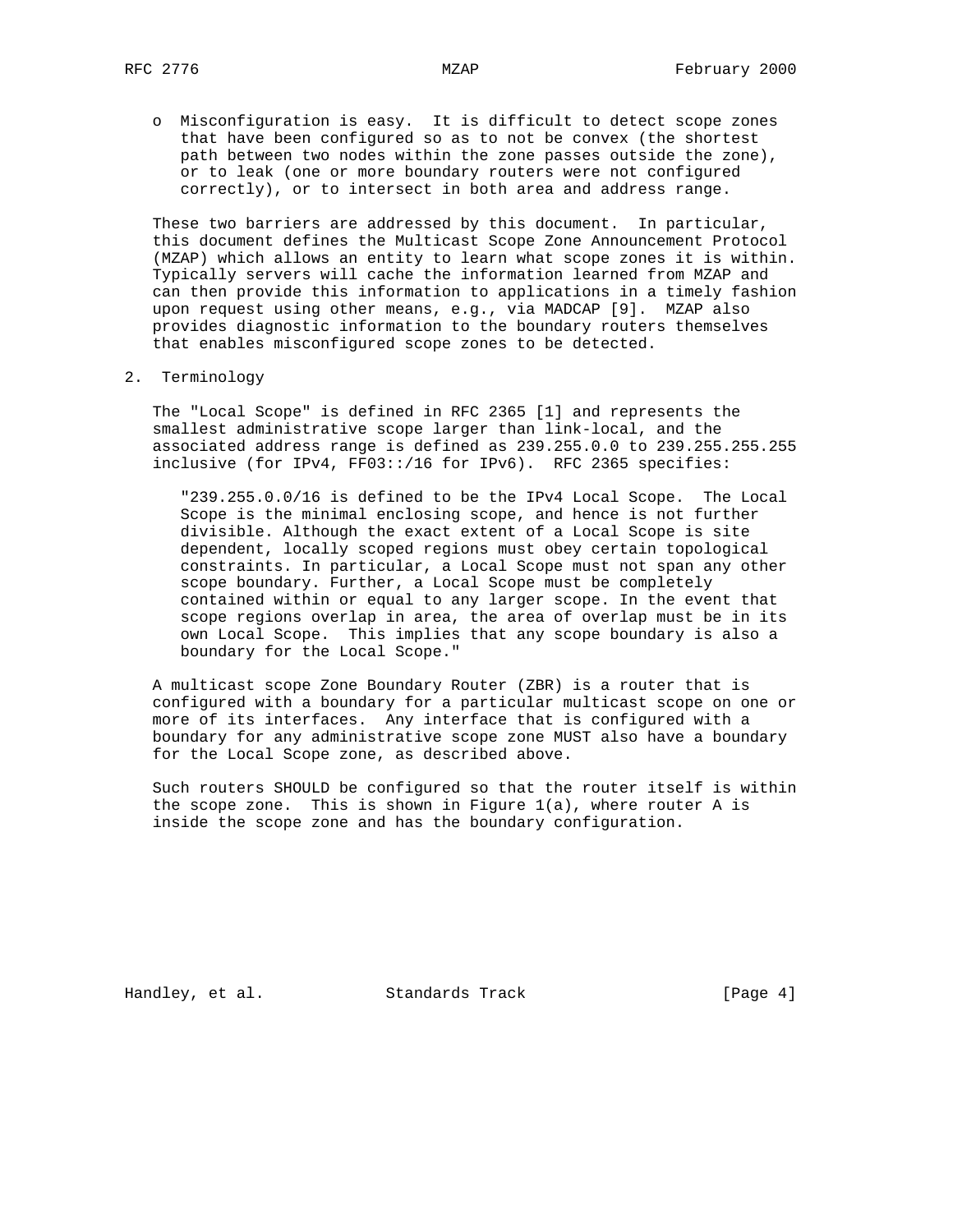

(a) Correct zone boundary (b) Incorrect zone boundary

Figure 1: Administrative scope zone boundary placement

 It is possible for the first router outside the scope zone to be configured with the boundary, as illustrated in Figure 1(b) where routers B and C are outside the zone and have the boundary configuration, whereas A does not, but this is NOT RECOMMENDED. This rule does not apply for Local Scope boundaries, but applies for all other boundary routers.

 We next define the term "Zone ID" to mean the lowest IP address used by any ZBR for a particular zone for sourcing MZAP messages into that scope zone. The combination of this IP address and the first multicast address in the scope range serve to uniquely identify the scope zone. Each ZBR listens for messages from other ZBRs for the same boundary, and can determine the Zone ID based on the source addresses seen. The Zone ID may change over time as ZBRs come up and down.

 The key words "MUST", "MUST NOT", "REQUIRED", "SHALL", "SHALL NOT", "SHOULD", "SHOULD NOT", "RECOMMENDED", "MAY", and "OPTIONAL" in this document are to be interpreted as described in RFC 2119 [2].

 Constants used by this protocol are shown as [NAME-OF-CONSTANT], and summarized in section 7.

3. Overview

 When a ZBR is configured correctly, it can deduce which side of the boundary is inside the scope zone and which side is outside it.

 Such a ZBR then sends periodic Zone Announcement Messages (ZAMs) for each zone for which it is configured as a boundary into that scope zone, containing information on the scope zone's address range, Zone ID, and textual names. These messages are multicast to the well-

Handley, et al. Standards Track [Page 5]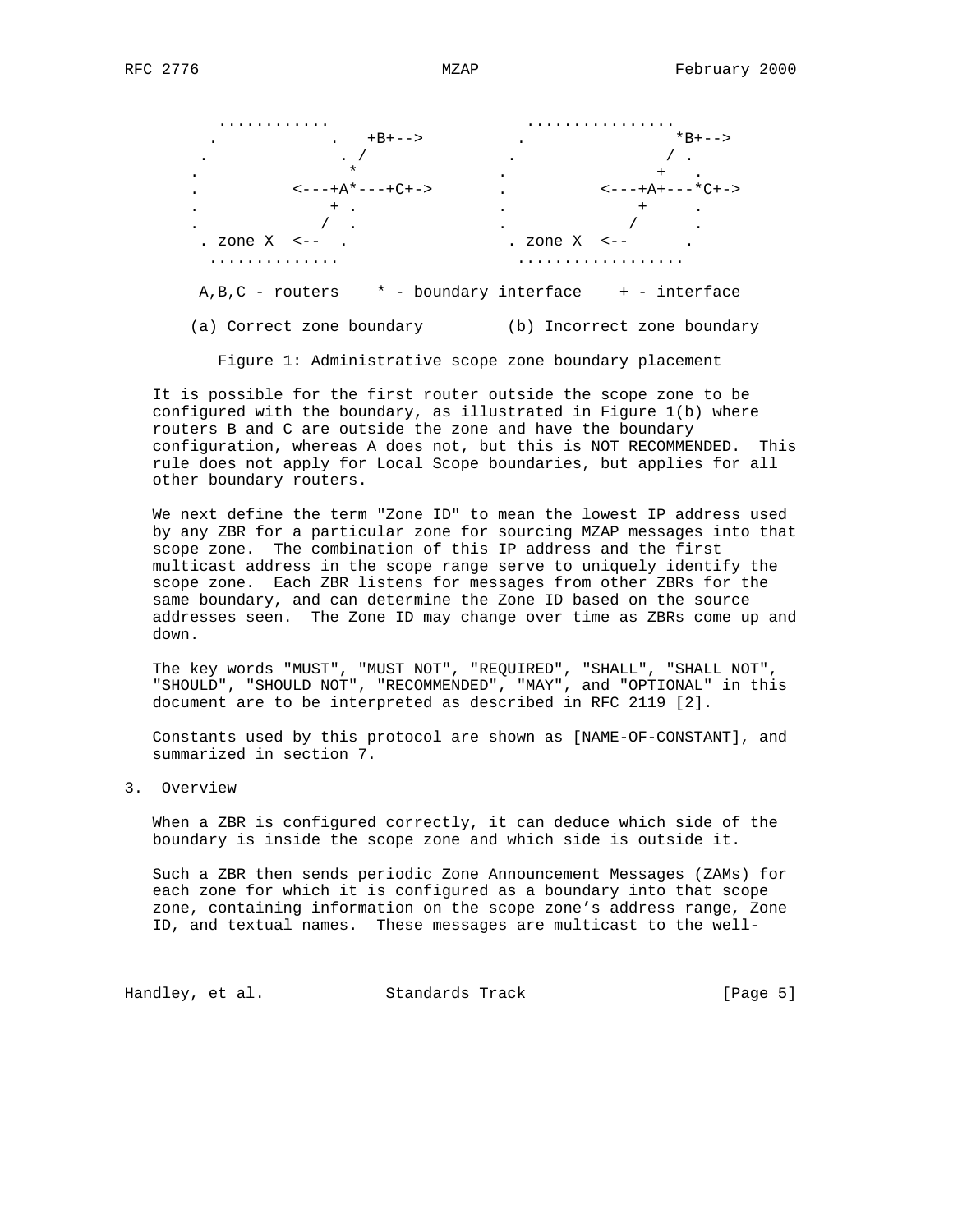known address [MZAP-LOCAL-GROUP] in the Local Scope, and are relayed across Local Scope boundaries into all Local Scope zones within the scope zone referred to by the ZAM message, as shown in Figure 2.

|                                       | +++++++++++++++++     |                          |                                       |
|---------------------------------------|-----------------------|--------------------------|---------------------------------------|
| # Zonel                               |                       | Zone2 #                  | $\#$ #### = large scope zone boundary |
|                                       | *F-----+--->A*----+-x | #                        |                                       |
| #                                     |                       | #<br>$\mathbf v$         | $==== = Local Score boundaries$       |
| #                                     |                       | ======*===*==#           |                                       |
| #                                     |                       | $=$ B F #                | $---> =$ path of ZAM originated by E  |
| $G^*$ < - - - - - + - - - > $C^*$ - > |                       | $\hat{\phantom{a}}$<br># |                                       |
| #<br>$\mathbf v$                      | $\equiv$ $\equiv$     | #<br>$- + - - - +$       | $ABCDE = ZBRS$                        |
| #<br>D                                |                       | Zone3 #                  |                                       |
|                                       |                       |                          | * = boundary interface                |

Figure 2: ZAM Flooding Example

 Any entity can thus listen on a single well-known group address and learn about all scopes in which it resides.

3.1. Scope Nesting

 MZAP also provides the ability to discover the nesting relationships between scope zones. Two zones are nested if one is comprised of a subset of the routers in the other, as shown in Figure 3.



Figure 3: Zone nesting examples

 A ZBR cannot independently determine whether one zone is nested inside another. However, it can determine that one zone does NOT nest inside another. For example, in Figure 3:

 o ZBR A will pass ZAMs for zone 1 but will prevent ZAMs from zone 2 from leaving zone 2. When ZBR A first receives a ZAM for zone 1, it then knows that zone 1 does not nest within zone 2, but it cannot, however, determine whether zone 2 nests within zone 1.

Handley, et al. Standards Track [Page 6]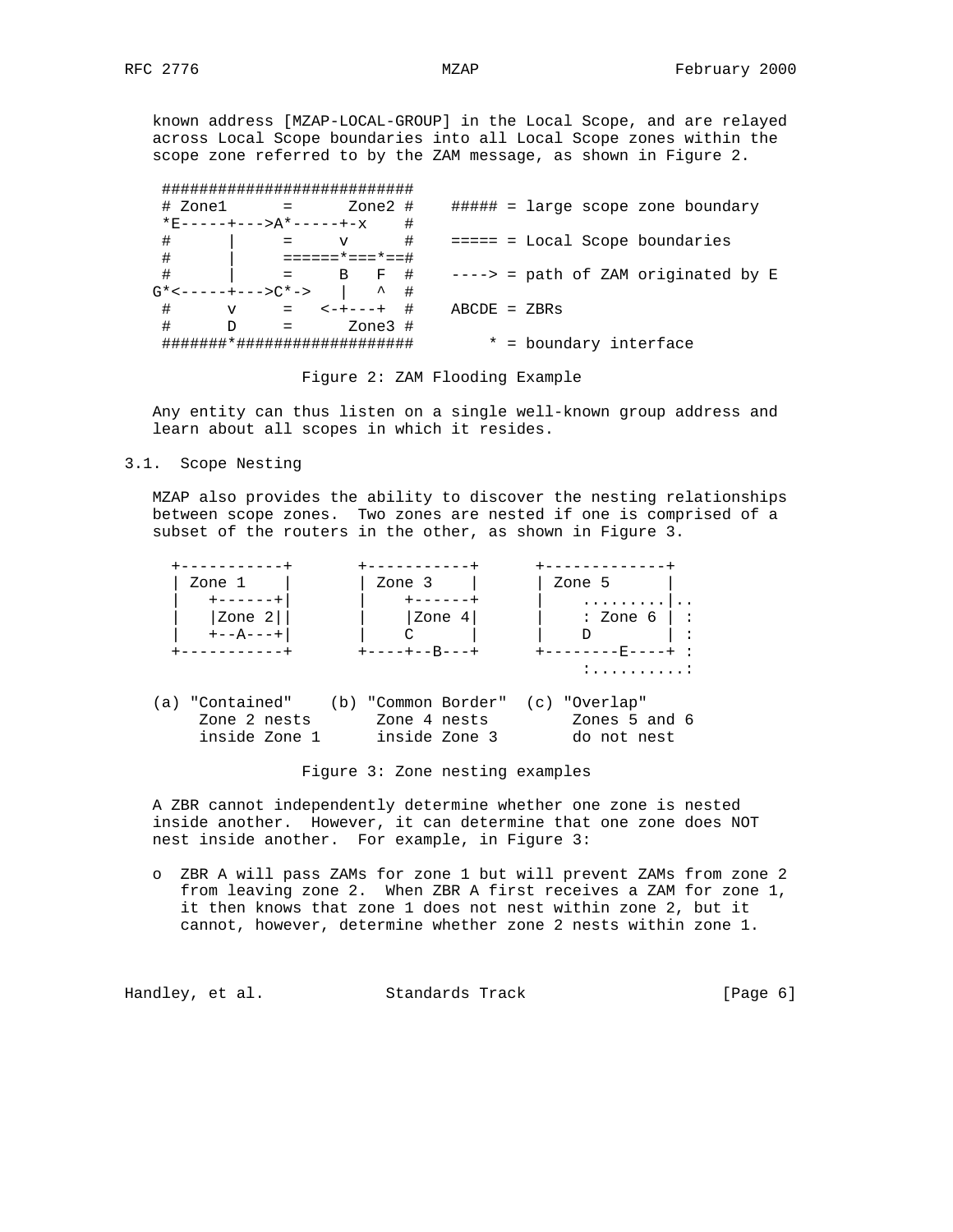- o ZBR B acts as ZBR for both zones 3 and 4, and hence cannot determine if one is nested inside the other. However, ZBR C can determine that zone 3 does not nest inside zone 4 when it receives a ZAM for zone 3, since it is a ZBR for zone 4 but not zone 3.
- o ZBR D only acts as ZBR zone 6 and not 5, hence ZBR D can deduce that zone 5 does not nest inside zone 6 upon hearing a ZAM for zone 5. Similarly, ZBR E only acts as ZBR zone 5 and not 6, hence ZBR E can deduce that zone 6 does not nest inside zone 5 upon hearing a ZAM for zone 6.

 The fact that ZBRs can determine that one zone does not nest inside another, but not that a zone does nest inside another, means that nesting must be determined in a distributed fashion. This is done by sending Not-Inside Messages (NIMs) which express the fact that a zone X is not inside a zone Y. Such messages are sent to the well-known [MZAP-LOCAL-GROUP] and are thus seen by the same entities listening to ZAM messages (e.g., MADCAP servers). Such entities can then determine the nesting relationship between two scopes based on a sustained absence of any evidence to the contrary.

## 3.2. Other Messages

 Two other message types, Zone Convexity Messages (ZCMs) and Zone Limit Exceeded (ZLE) messages, are used only by routers, and enable them to compare their configurations for consistency and detect misconfigurations. These messages are sent to MZAP's relative address within the scope range associated with the scope zone to which they refer, and hence are typically not seen by entities other than routers. Their use in detecting specific misconfiguration scenarios will be covered in the next section.

Packet formats for all messages are described in Section 5.

3.3. Zone IDs

 When a boundary router first starts up, it uses its lowest IP address which it considers to be inside a given zone, and which is routable everywhere within the zone (for example, not a link-local address), as the Zone ID for that zone. It then schedules ZCM (and ZAM) messages to be sent in the future (it does not send them immediately). When a ZCM is received for the given scope, the sender is added to the local list of ZBRs (including itself) for that scope, and the Zone ID is updated to be the lowest IP address in the list. Entries in the list are eventually timed out if no further messages are received from that ZBR, such that the Zone ID will converge to the lowest address of any active ZBR for the scope.

Handley, et al. Standards Track [Page 7]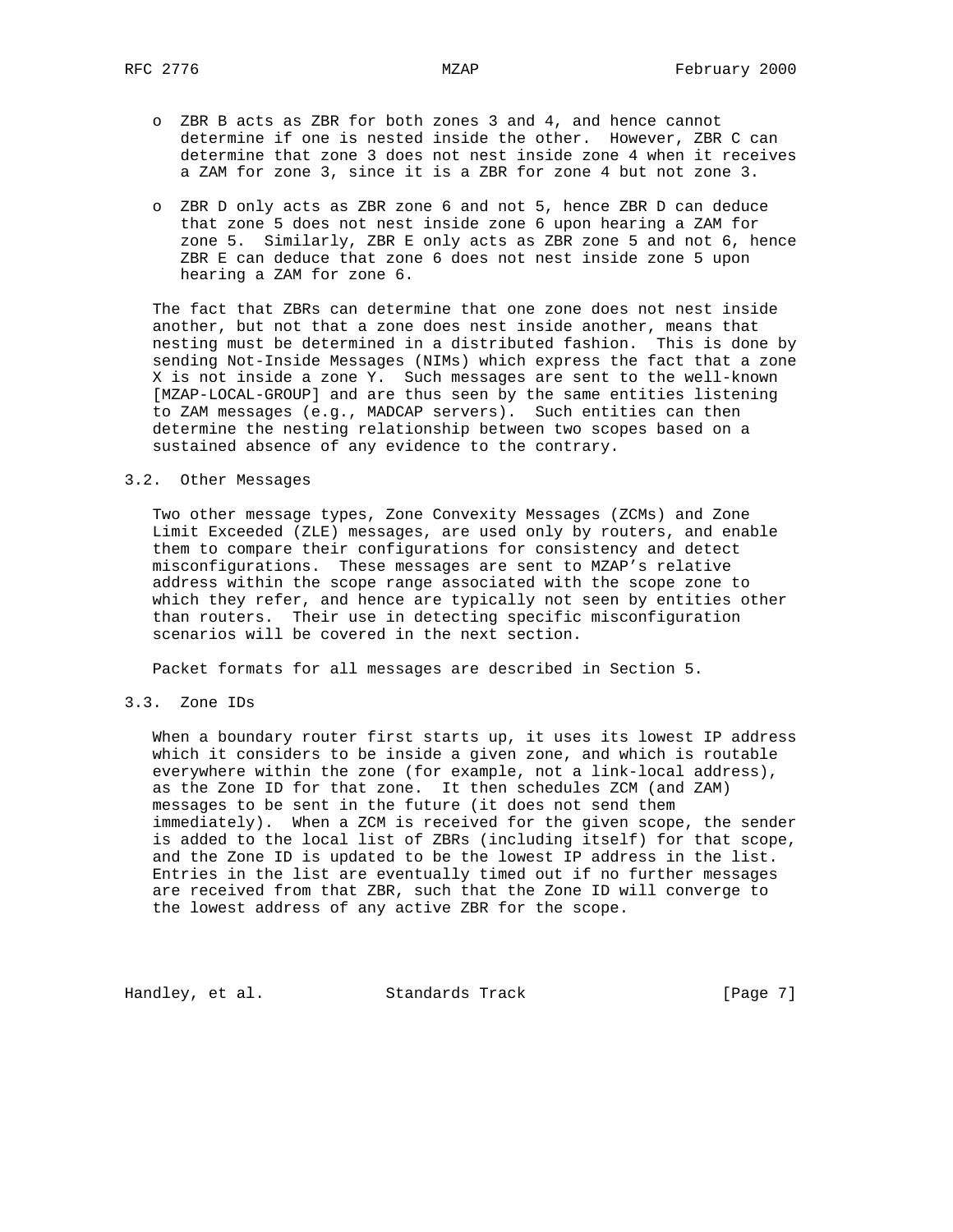Note that the sender of ZAM messages MUST NOT be used in this way. This is because the procedure for detecting a leaky Local scope described in Section 4.3 below relies on two disjoint zones for the same scope range having different Zone IDs. If ZAMs are used to compute Zone IDs, then ZAMs leaking across a Local Scope boundary will cause the two zones to converge to the same Zone ID.

## 4. Detecting Router Misconfigurations

 In this section, we cover how to detect various error conditions. If any error is detected, the router should attempt to alert a network administrator to the nature of the misconfiguration. The means to do this lies outside the scope of MZAP.

### 4.1. Detecting non-convex scope zones

 Zone Convexity Messages (ZCMs) are used by routers to detect non convex administrative scope zones, which are one possible misconfiguration. Non-convex scope zones can cause problems for applications since a receiver may never see administratively-scoped packets from a sender within the same scope zone, since packets travelling between them may be dropped at the boundary.

 In the example illustrated in Figure 4, the path between B and D goes outside the scope (through A and E). Here, Router B and Router C send ZCMs within a given scope zone for which they each have a boundary, with each reporting the other boundary routers of the zone from which they have heard. In Figure 4, Router D cannot see Router B's messages, but can see C's report of B, and so can conclude the zone is not convex.

| ************** |                   |           |    |  |                                   |
|----------------|-------------------|-----------|----|--|-----------------------------------|
| #              | В                 |           |    |  | ##### = non-convex scope boundary |
|                | $\rightarrow A^*$ |           |    |  |                                   |
| #              |                   |           |    |  | $==== = other scope boundaries$   |
| #              |                   | ####*#### |    |  |                                   |
| #              |                   | Е         |    |  | $---> = path of B's ZCM$          |
| #              | v                 |           | ∩* |  |                                   |
| #              |                   |           |    |  | * = boundary interface            |
|                |                   |           |    |  |                                   |

Figure 4: Non-convexity detection

**#############################** 

Handley, et al. Standards Track [Page 8]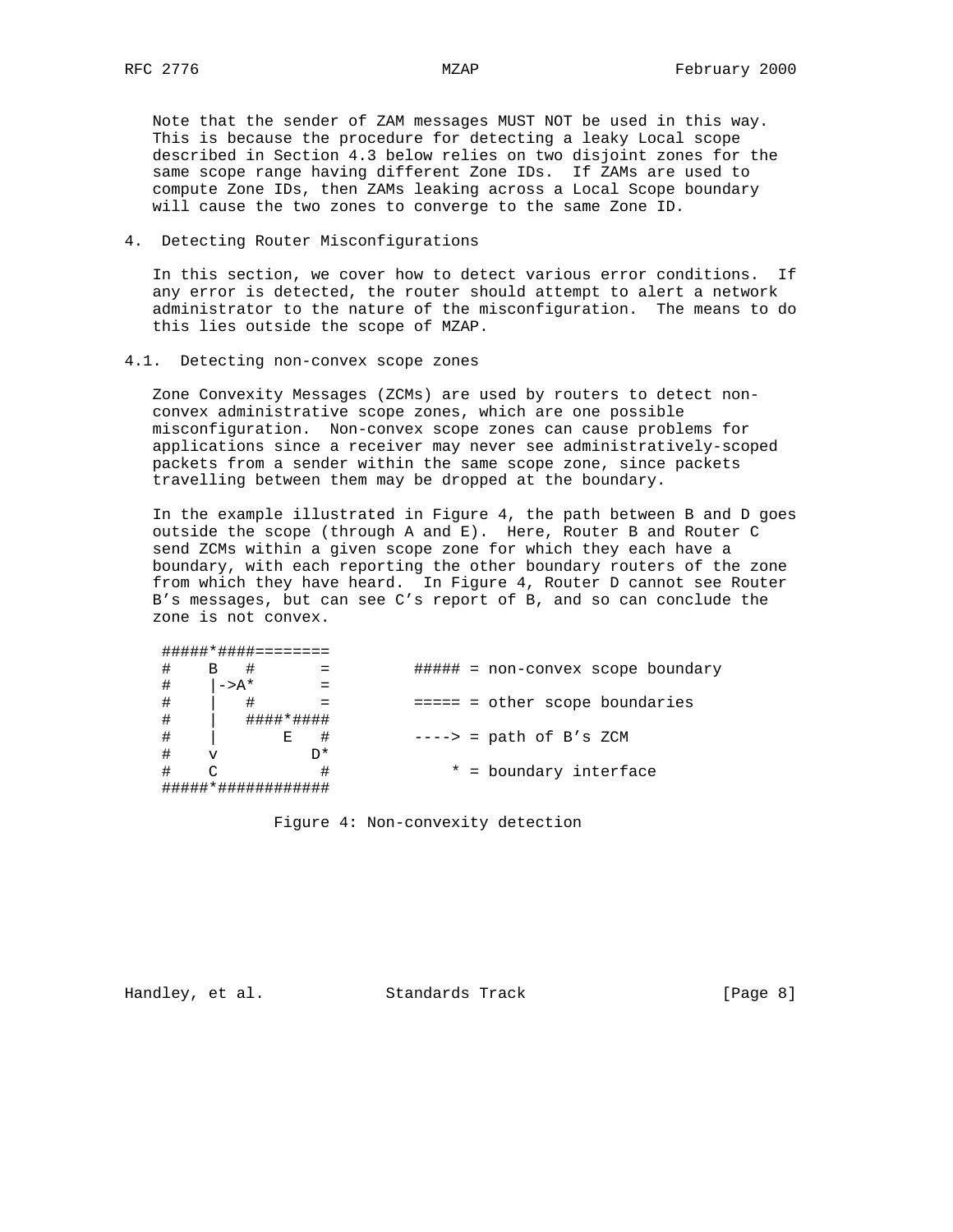Non-convex scope zones can be detected via three methods:

- (1) If a ZBR is listed in ZCMs received, but the next-hop interface (according to the multicast RIB) towards that ZBR is outside the scope zone,
- (2) If a ZBR is listed in ZCMs received, but no ZCM is received from that ZBR for [ZCM-HOLDTIME] seconds, as illustrated in Figure 4, or
- (3) ZAM messages can also be used in a manner similar to that for ZCMs in (1) above, as follows: if a ZAM is received from a ZBR on an interface inside a given scope zone, and the next-hop interface (according to the multicast RIB) towards that ZBR is outside the scope zone.

 Zone Convexity Messages MAY also be sent and received by correctly configured ordinary hosts within a scope region, which may be a useful diagnostic facility that does not require privileged access.

4.2. Detecting leaky boundaries for non-local scopes

 A "leaky" boundary is one which logically has a "hole" due to some router not having a boundary applied on an interface where one ought to exist. Hence, the boundary does not completely surround a piece of the network, resulting in scoped data leaking outside.

Leaky scope boundaries can be detected via two methods:

 (1) If it receives ZAMs originating inside the scope boundary on an interface that points outside the zone boundary. Such a ZAM message must have escaped the zone through a leak, and flooded back around behind the boundary. This is illustrated in Figure 5.

| = Zonel                 | # A Zone2 #                              |         |   |  | C = misconfigured router                |
|-------------------------|------------------------------------------|---------|---|--|-----------------------------------------|
| +---->*E                | $\overline{V}$                           |         | # |  |                                         |
|                         | #<br>B                                   |         | # |  | $\# \# \# \# \# =$ leaky scope boundary |
| ===*=====#====*=======# |                                          |         |   |  |                                         |
|                         |                                          |         | # |  | $==== = other scope boundaries$         |
|                         | $\lambda$ - - - - - $\star$ $\sim$ - - + |         | # |  |                                         |
| $=$ Zone4               | #                                        | Zone3 # |   |  | ----> = path of ZAMs                    |
|                         | ---##########                            |         |   |  |                                         |

Figure 5: ZAM Leaking

Handley, et al. Standards Track [Page 9]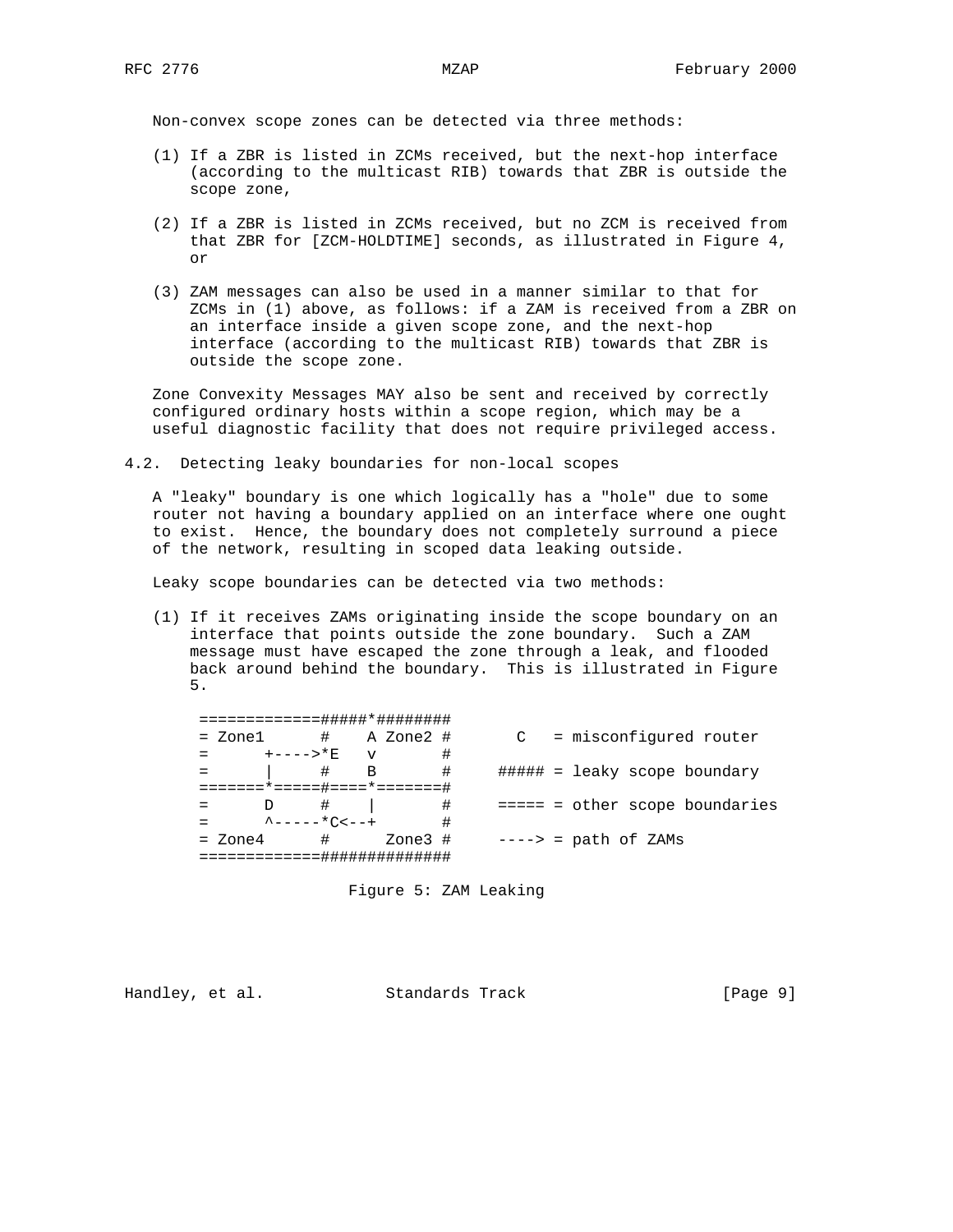(2) If a Zone Length Exceeded (ZLE) message is received. The ZAM packet also contains a Zones Traveled Limit. If the number of Local Scope zones traversed becomes equal to the Zones Traveled Limit, a ZLE message is generated (the suppression mechanism for preventing implosion is described later in the Processing Rules section). ZLEs detect leaks where packets do not return to another part of the same scope zone, but instead reach other Local Scope zones far away from the ZAM originator.

 In either case, the misconfigured router will be either the message origin, or one of the routers in the ZBR path list which is included in the message received (or perhaps a router on the path between two such ZBRs which ought to have been a ZBR itself).

4.3. Detecting a leaky Local Scope zone

 A local scope is leaky if a router has an administrative scope boundary on some interface, but does not have a Local Scope boundary on that interface as specified in RFC 2365. This can be detected via the following method:

 o If a ZAM for a given scope is received by a ZBR which is a boundary for that scope, it compares the Origin's Scope Zone ID in the ZAM with its own Zone ID for the given scope. If the two do not match, this is evidence of a misconfiguration. Since a temporary mismatch may result immediately after a recent change in the reachability of the lowest-addressed ZBR, misconfiguration should be assumed only if the mismatch is persistent.

 The exact location of the problem can be found by doing an mtrace [5] from the router detecting the problem, back to the ZAM origin, for any group within the address range identified by the ZAM. The router at fault will be the one reporting that a boundary was reached.

## 4.4. Detecting conflicting scope zones

Conflicting address ranges can be detected via the following method:

 o If a ZBR receives a ZAM for a given scope, and the included start and end addresses overlap with, but are not identical to, the start and end addresses of a locally-configured scope.

Conflicting scope names can be detected via the following method:

 o If a ZBR is configured with a textual name for a given scope and language, and it receives a ZAM or ZCM with a name for the same scope and language, but the scope names do not match.

Handley, et al. Standards Track [Page 10]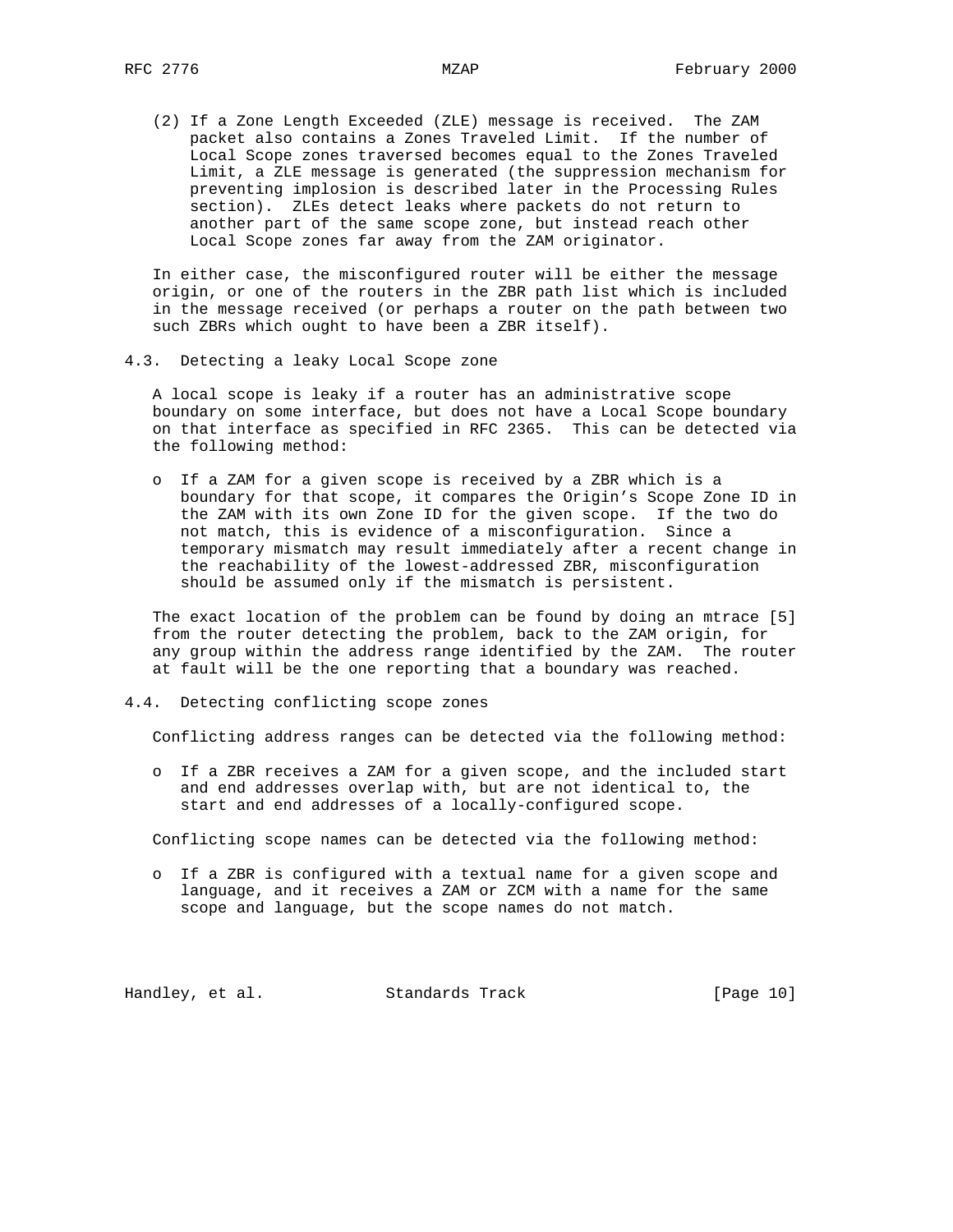Detecting either type of conflict above indicates that either the local router or the router originating the message is misconfigured. Configuration tools SHOULD strip white space from the beginning and end of each name to avoid accidental misconfiguration.

# 5. Packet Formats

 All MZAP messages are sent over UDP, with a destination port of [MZAP-PORT] and an IPv4 TTL or IPv6 Hop Limit of 255.

 When sending an MZAP message referring to a given scope zone, a ZBR MUST use a source address which will have significance everywhere within the scope zone to which the message refers. For example, link-local addresses MUST NOT be used.

 The common MZAP message header (which follows the UDP header), is shown below:

| 1 2 3 4 5 6 7 8 9 0 1 2 3 4 5 6 7 8 9 0 1 2 3 4 5 6 7 8 9 |                          |  |                                |  |  |                                       |  |                                                          |  |  |  |  |                     |  |  |  |
|-----------------------------------------------------------|--------------------------|--|--------------------------------|--|--|---------------------------------------|--|----------------------------------------------------------|--|--|--|--|---------------------|--|--|--|
| Version                                                   |                          |  | $\vert$ B                      |  |  | PTYPE   Address Family                |  |                                                          |  |  |  |  | NameCount           |  |  |  |
|                                                           | -+-+-+-+-+-+-+-+-+-+-+-+ |  |                                |  |  | Message Origin                        |  | -+-+-+-+-+-+-+-+-+-+-+-+-+-+-+-                          |  |  |  |  |                     |  |  |  |
|                                                           |                          |  |                                |  |  | Zone ID Address                       |  |                                                          |  |  |  |  |                     |  |  |  |
|                                                           |                          |  |                                |  |  | Zone Start Address                    |  |                                                          |  |  |  |  |                     |  |  |  |
|                                                           |                          |  | -+-+-+-+-+-+-+-+-+-+-+-+-+-+-+ |  |  | Zone End Address                      |  |                                                          |  |  |  |  | -+-+-+-+-+-+-+-+-   |  |  |  |
| Encoded Zone Name-1 (variable length)                     |                          |  |                                |  |  |                                       |  |                                                          |  |  |  |  |                     |  |  |  |
|                                                           |                          |  |                                |  |  |                                       |  | +-+-+-+-+-+-+-+-+-+-+-+-+-+-+-+                          |  |  |  |  |                     |  |  |  |
|                                                           |                          |  |                                |  |  | Encoded Zone Name-N (variable length) |  | -+-+-+-+-+-+-+-+-+-+-+-+-+-+                             |  |  |  |  |                     |  |  |  |
| -+-+-+-+-+-+-+-+                                          |                          |  |                                |  |  |                                       |  | +-+-+-+-+-+-+-+-+-+-+-+-+-+-+-+<br>+-+-+-+-+-+-+-+-+-+-+ |  |  |  |  | Padding (if needed) |  |  |  |
|                                                           |                          |  |                                |  |  |                                       |  |                                                          |  |  |  |  |                     |  |  |  |

Version:

The version defined in this document is version 0.

Handley, et al. Standards Track [Page 11]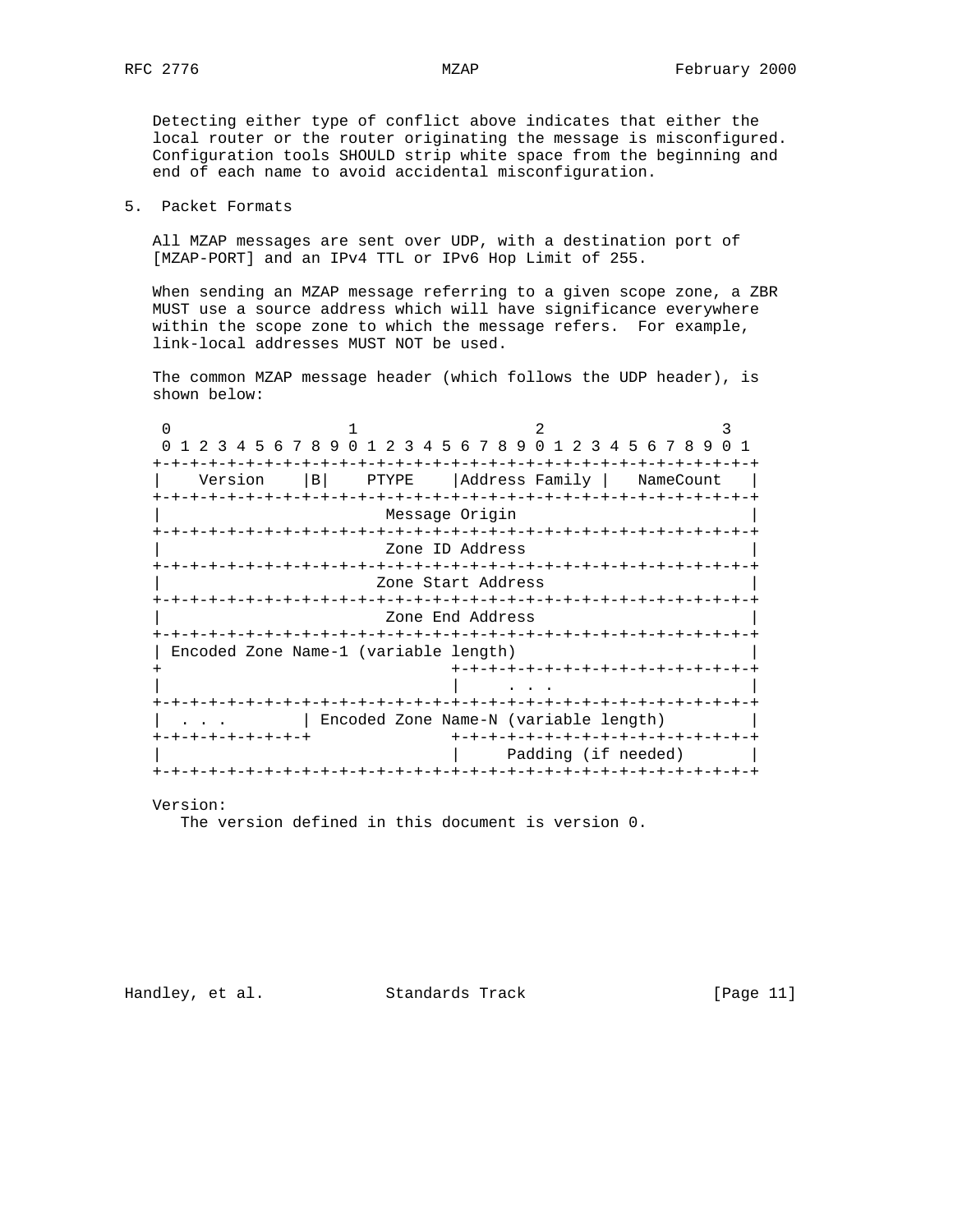"Big" scope bit (B): If clear, indicates that the addresses in the scoped range are not subdividable, and that address allocators may utilize the entire range. If set, address allocators should not use the entire range, but should learn an appropriate sub-range via another mechanism (e.g., AAP [7]). Packet Type (PTYPE): The packet types defined in this document are: 0: Zone Announcement Message (ZAM) 1: Zone Limit Exceeded (ZLE) 2: Zone Convexity Message (ZCM) 3: Not-Inside Message (NIM) Address Family: The IANA-assigned address family number [10,11] identifying the address family for all addresses in the packet. The families defined for IP are: 1: IPv4 2: IPv6 Name Count: The number of encoded zone name blocks in this packet. The count may be zero. Zone Start Address: 32 bits (IPv4) or 128 bits (IPv6) This gives the start address for the scope zone boundary. For example, if the zone is a boundary for 239.1.0.0 to 239.1.0.255, then Zone Start Address is 239.1.0.0. Zone End Address: 32 bits (IPv4) or 128 bits (IPv6) This gives the ending address for the scope zone boundary. For example, if the zone is a boundary for 239.1.0.0 to 239.1.0.255, then Zone End Address is 239.1.0.255. Message Origin: 32 bits (IPv4) or 128 bits (IPv6) This gives the IP address of the interface that originated the message. Zone ID Address: 32 bits (IPv4) or 128 bits (IPv6) This gives the lowest IP address of a boundary router that has been observed in the zone originating the message. Together with Zone Start Address and Zone End Address, it forms a unique ID for the zone. Note that this ID is usually different from the ID of the Local Scope zone in which the origin resides.

Handley, et al. Standards Track [Page 12]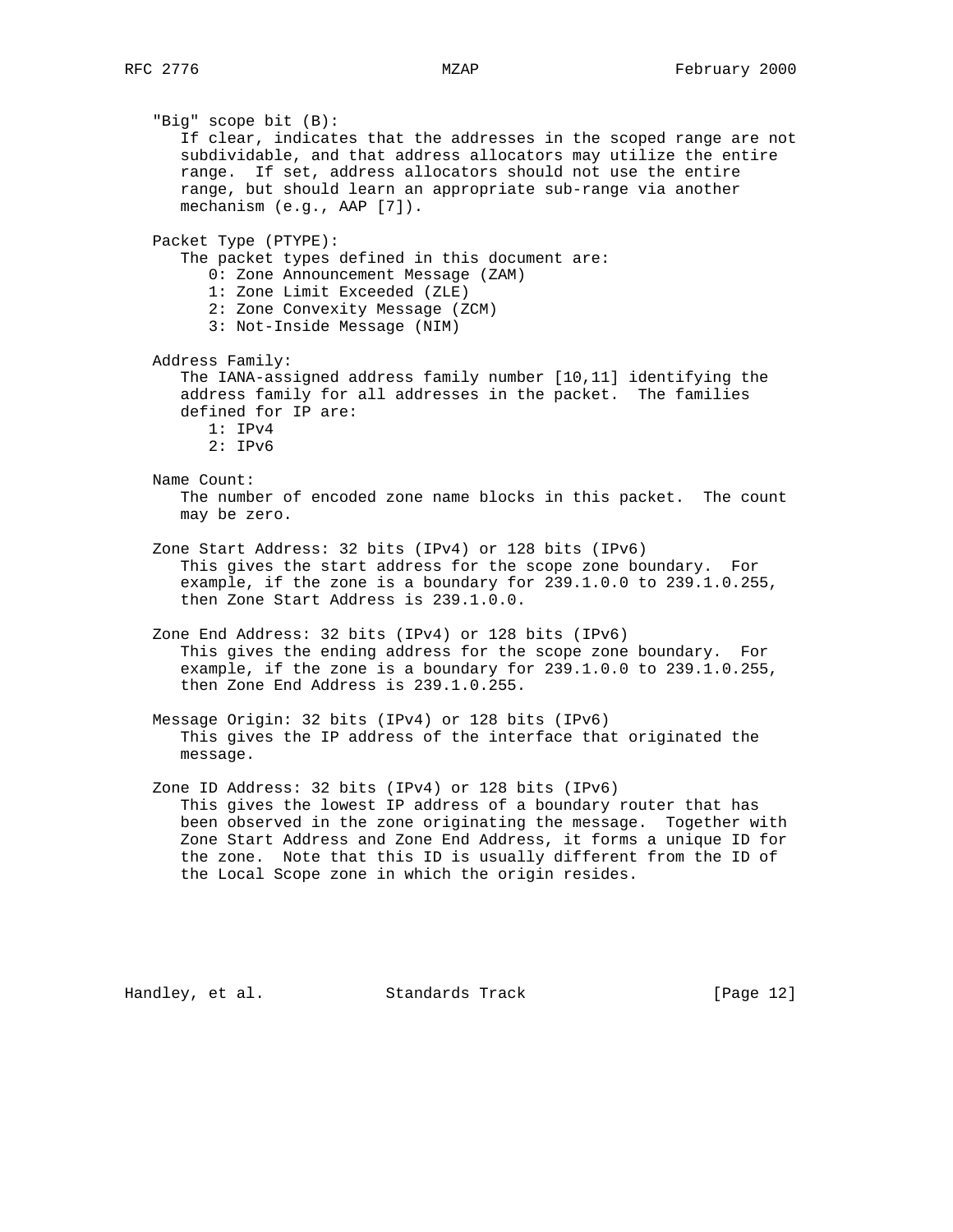Encoded Zone Name: +--------------------+ |D| Reserved (7 bits)| +--------------------+ | LangLen (1 byte) | +--------------------+-----------+ | Language Tag (variable size) | +--------------------+-----------+ | NameLen (1 byte) | +--------------------+-----------+ | Zone Name (variable size) | +--------------------------------+ The first byte contains flags, of which only the high bit is defined. The other bits are reserved (sent as 0, ignored on receipt). "Default Language" (D) bit: If set, indicates a preference that the name in the following language should be used if no name is available in a desired language. Language tag length (LangLen): 1 byte The length, in bytes, of the language tag. Language Tag: (variable size) The language tag, such as "en-US", indicating the language of the zone name. Language tags are described in [6]. Name Len: The length, in bytes, of the Zone Name field. The length MUST NOT be zero. Zone Name: multiple of 8 bits The Zone Name is an ISO 10646 character string in UTF-8 encoding [4] indicating the name given to the scope zone (eg: "ISI-West Site"). It should be relatively short and MUST be less than 256 bytes in length. White space SHOULD be stripped from the beginning and end of each name before encoding, to avoid accidental conflicts. Padding (if needed): The end of the MZAP header is padded with null bytes until it is 4-byte aligned.

Handley, et al. Standards Track [Page 13]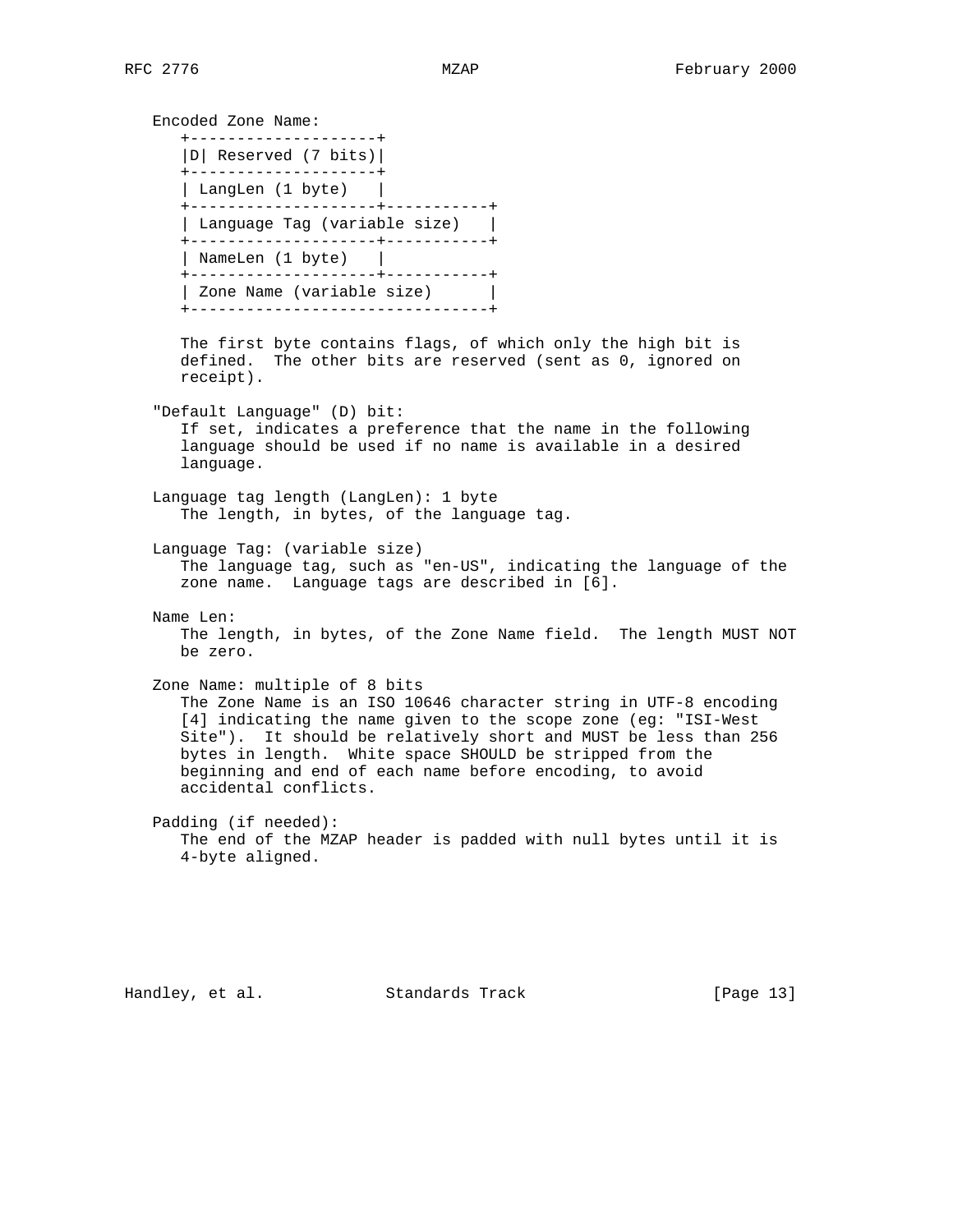5.1. Zone Announcement Message

 A Zone Announcement Message has PTYPE=0, and is periodically sent by a ZBR for each scope for which it is a boundary, EXCEPT:

o the Local Scope

o the Link-local scope

The format of a Zone Announcement Message is shown below:

0  $1$  2 3 0 1 2 3 4 5 6 7 8 9 0 1 2 3 4 5 6 7 8 9 0 1 2 3 4 5 6 7 8 9 0 1 +-+-+-+-+-+-+-+-+-+-+-+-+-+-+-+-+-+-+-+-+-+-+-+-+-+-+-+-+-+-+-+-+ MZAP Header +-+-+-+-+-+-+-+-+-+-+-+-+-+-+-+-+-+-+-+-+-+-+-+-+-+-+-+-+-+-+-+-+  $ZT$  |  $ZTL$  | +-+-+-+-+-+-+-+-+-+-+-+-+-+-+-+-+-+-+-+-+-+-+-+-+-+-+-+-+-+-+-+-+ Local Zone ID Address 0 +-+-+-+-+-+-+-+-+-+-+-+-+-+-+-+-+-+-+-+-+-+-+-+-+-+-+-+-+-+-+-+-+ Router Address 1 +-+-+-+-+-+-+-+-+-+-+-+-+-+-+-+-+-+-+-+-+-+-+-+-+-+-+-+-+-+-+-+-+ Local Zone ID Address 1 +-+-+-+-+-+-+-+-+-+-+-+-+-+-+-+-+-+-+-+-+-+-+-+-+-+-+-+-+-+-+-+-+ ..... +-+-+-+-+-+-+-+-+-+-+-+-+-+-+-+-+-+-+-+-+-+-+-+-+-+-+-+-+-+-+-+-+ | Router Address N | +-+-+-+-+-+-+-+-+-+-+-+-+-+-+-+-+-+-+-+-+-+-+-+-+-+-+-+-+-+-+-+-+ Local Zone ID Address N +-+-+-+-+-+-+-+-+-+-+-+-+-+-+-+-+-+-+-+-+-+-+-+-+-+-+-+-+-+-+-+-+ The fields are defined as follows:

 Zones Traveled (ZT): 8 bits This gives the number of Local Zone IDs contained in this message path.

 Zones Traveled Limit (ZTL): 8 bits This gives the limit on number of local zones that the packet can traverse before it MUST be dropped. A value of 0 indicates that no limit exists.

 Hold Time: The time, in seconds, after which the receiver should assume the scope no longer exists, if no subsequent ZAM is received. This should be set to [ZAM-HOLDTIME].

Handley, et al. Standards Track [Page 14]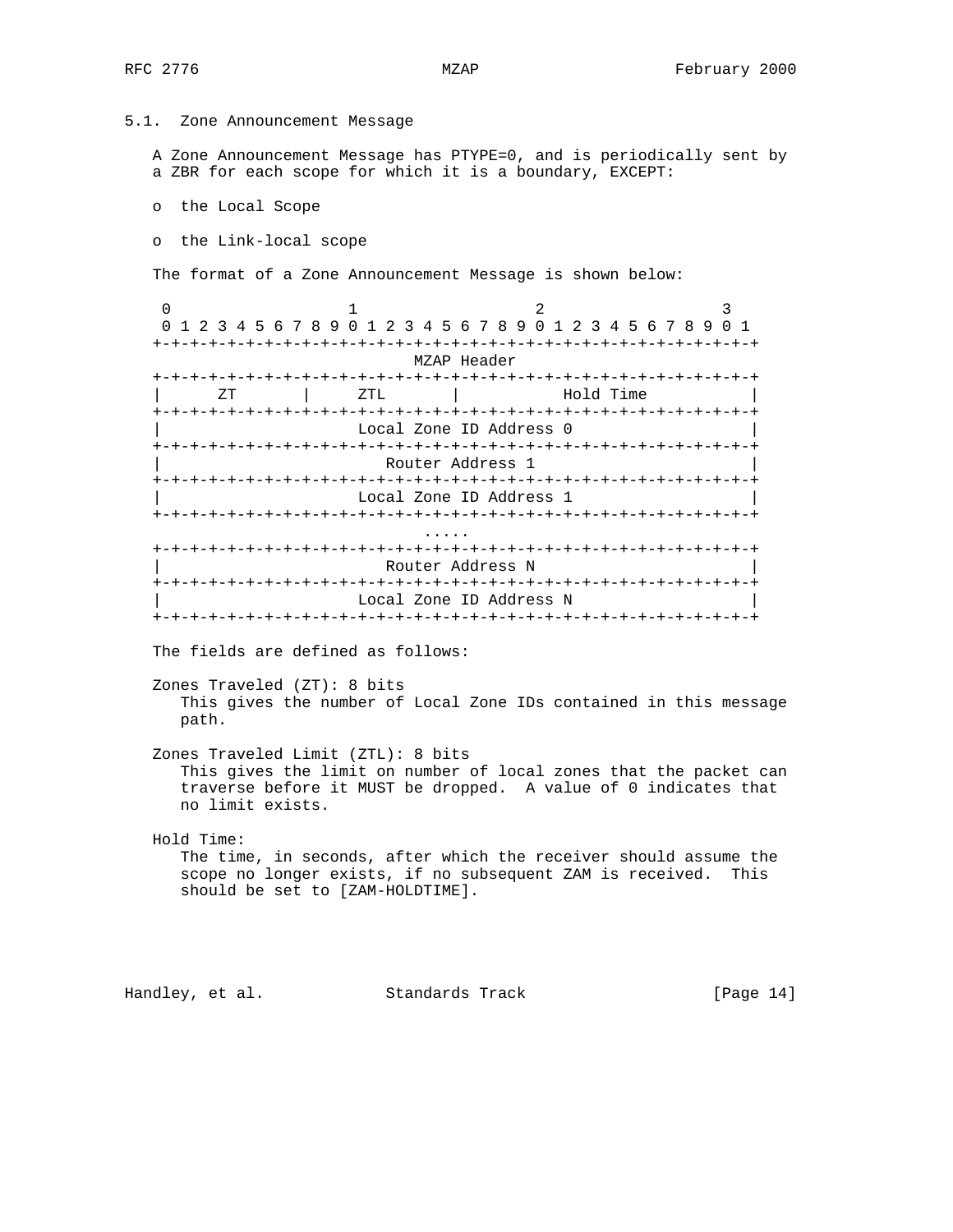Zone Path: multiple of 64 bits (IPv4) or 256 bits (IPv6) The zone path is a list of Local Zone ID Addresses (the Zone ID Address of a local zone) through which the ZAM has passed, and IP addresses of the router that forwarded the packet. The origin router fills in the "Local Zone ID Address 0" field when sending the ZAM. Every Local Scope router that forwards the ZAM across a Local Scope boundary MUST add the Local Zone ID Address of the local zone that the packet of the zone into which the message is being forwarded, and its own IP address to the end of this list, and increment ZT accordingly. The zone path is empty which the ZAM is first sent.

|  |  |  | 5.2. Zone Limit Exceeded (ZLE) |  |
|--|--|--|--------------------------------|--|
|--|--|--|--------------------------------|--|

| The format of a ZLE is shown below: |     |                         |             |  |           |  |  |  |       |  |
|-------------------------------------|-----|-------------------------|-------------|--|-----------|--|--|--|-------|--|
| ∩                                   |     |                         |             |  |           |  |  |  | 3     |  |
| 0 1 2 3 4 5 6 7 8 9 0 1             |     | 234567890123456789      |             |  |           |  |  |  | $0-1$ |  |
|                                     |     |                         |             |  |           |  |  |  |       |  |
|                                     |     |                         | MZAP Header |  |           |  |  |  |       |  |
|                                     |     |                         |             |  |           |  |  |  |       |  |
| ZΤ                                  | ZTL |                         |             |  | Hold Time |  |  |  |       |  |
|                                     |     |                         |             |  |           |  |  |  |       |  |
|                                     |     | Local Zone ID Address 0 |             |  |           |  |  |  |       |  |
|                                     |     |                         |             |  |           |  |  |  |       |  |
|                                     |     | Router Address 1        |             |  |           |  |  |  |       |  |
|                                     |     |                         |             |  |           |  |  |  |       |  |
|                                     |     | Local Zone ID Address 1 |             |  |           |  |  |  |       |  |
|                                     |     |                         |             |  |           |  |  |  |       |  |
|                                     |     |                         |             |  |           |  |  |  |       |  |
|                                     |     |                         |             |  |           |  |  |  |       |  |
|                                     |     | Router Address N        |             |  |           |  |  |  |       |  |
|                                     |     |                         |             |  |           |  |  |  |       |  |
|                                     |     | Local Zone ID Address N |             |  |           |  |  |  |       |  |
|                                     |     |                         |             |  |           |  |  |  |       |  |

All fields are copied from the ZAM, except PTYPE which is set to one.

# 5.3. Zone Convexity Message

 A Zone Announcement Message has PTYPE=2, and is periodically sent by a ZBR for each scope for which it is a boundary (except the Link local scope). Note that ZCM's ARE sent in the Local Scope.

 Unlike Zone Announcement Messages which are sent to the [MZAP-LOCAL- GROUP], Zone Convexity Messages are sent to the [ZCM-RELATIVE-GROUP] in the scope zone itself. The format of a ZCM is shown below:

Handley, et al. Standards Track [Page 15]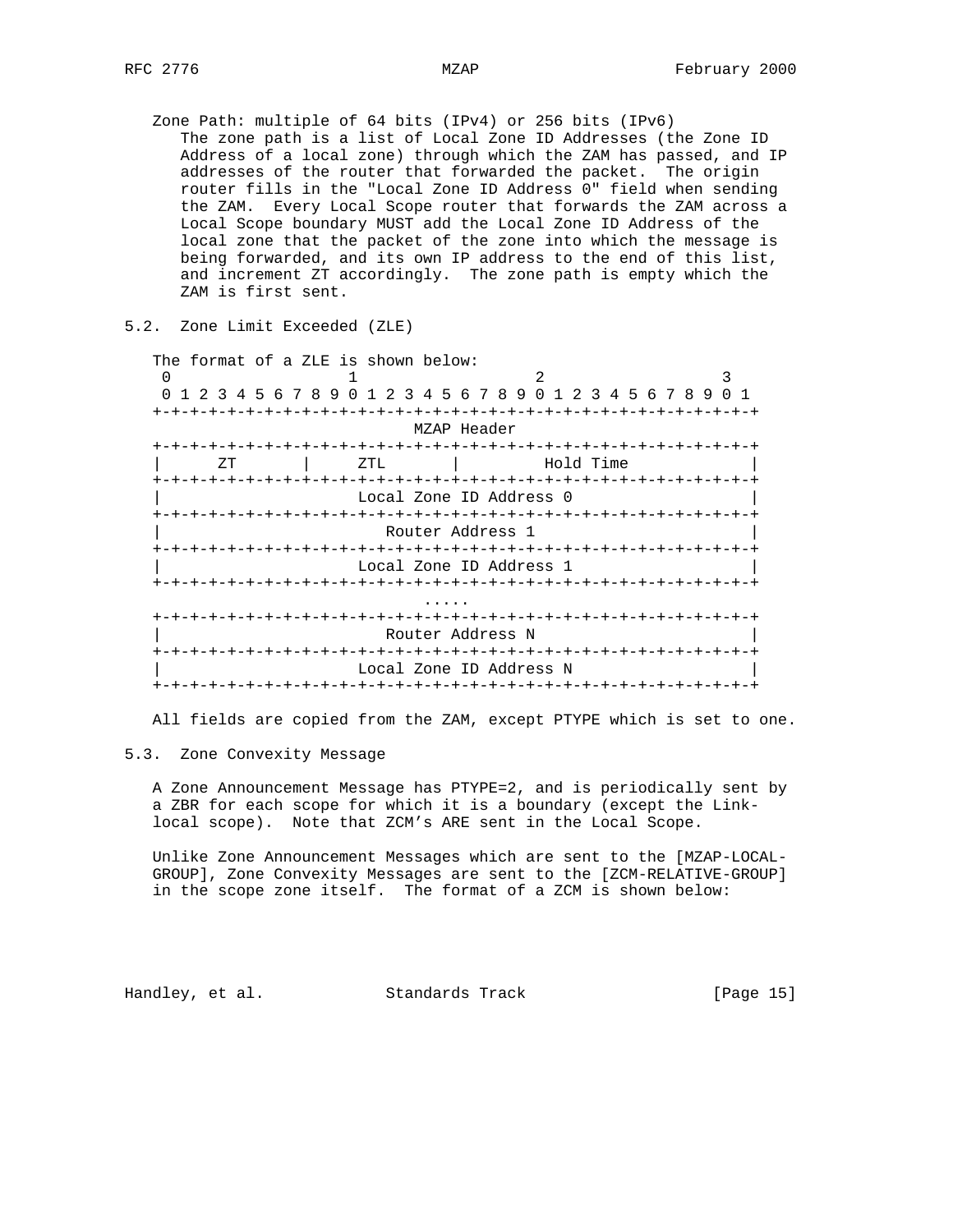0  $1$  2 3 0 1 2 3 4 5 6 7 8 9 0 1 2 3 4 5 6 7 8 9 0 1 2 3 4 5 6 7 8 9 0 1 +-+-+-+-+-+-+-+-+-+-+-+-+-+-+-+-+-+-+-+-+-+-+-+-+-+-+-+-+-+-+-+-+ MZAP Header +-+-+-+-+-+-+-+-+-+-+-+-+-+-+-+-+-+-+-+-+-+-+-+-+-+-+-+-+-+-+-+-+ | ZNUM | unused | Hold Time +-+-+-+-+-+-+-+-+-+-+-+-+-+-+-+-+-+-+-+-+-+-+-+-+-+-+-+-+-+-+-+-+ | ZBR Address 1 | +-+-+-+-+-+-+-+-+-+-+-+-+-+-+-+-+-+-+-+-+-+-+-+-+-+-+-+-+-+-+-+-+ ..... +-+-+-+-+-+-+-+-+-+-+-+-+-+-+-+-+-+-+-+-+-+-+-+-+-+-+-+-+-+-+-+-+ | ZBR Address N | +-+-+-+-+-+-+-+-+-+-+-+-+-+-+-+-+-+-+-+-+-+-+-+-+-+-+-+-+-+-+-+-+ The fields are as follows: Number of ZBR addresses (ZNUM): 8 bits This field gives the number of ZBR Addresses contained in this message. Hold Time: The time, in seconds, after which the receiver should assume the sender is no longer reachable, if no subsequent ZCM is received. This should be set to [ZCM-HOLDTIME]. ZBR Address: 32 bits (IPv4) or 128 bits (IPv6) These fields give the addresses of the other ZBRs from which the Message Origin ZBR has received ZCMs but whose hold time has not expired. The router should include all such addresses which fit in the packet, preferring those which it has not included recently if all do not fit. 5.4. Not-Inside Message A Not-Inside Message (NIM) has PTYPE=3, and is periodically sent by a ZBR which knows that a scope X does not nest within another scope Y ("X not inside Y"): The format of a Not-Inside Message is shown below: 0  $1$  2 3

 0 1 2 3 4 5 6 7 8 9 0 1 2 3 4 5 6 7 8 9 0 1 2 3 4 5 6 7 8 9 0 1 +-+-+-+-+-+-+-+-+-+-+-+-+-+-+-+-+-+-+-+-+-+-+-+-+-+-+-+-+-+-+-+-+ MZAP Header +-+-+-+-+-+-+-+-+-+-+-+-+-+-+-+-+-+-+-+-+-+-+-+-+-+-+-+-+-+-+-+-+ | Not-Inside Zone Start Address | +-+-+-+-+-+-+-+-+-+-+-+-+-+-+-+-+-+-+-+-+-+-+-+-+-+-+-+-+-+-+-+-+

Handley, et al. Standards Track [Page 16]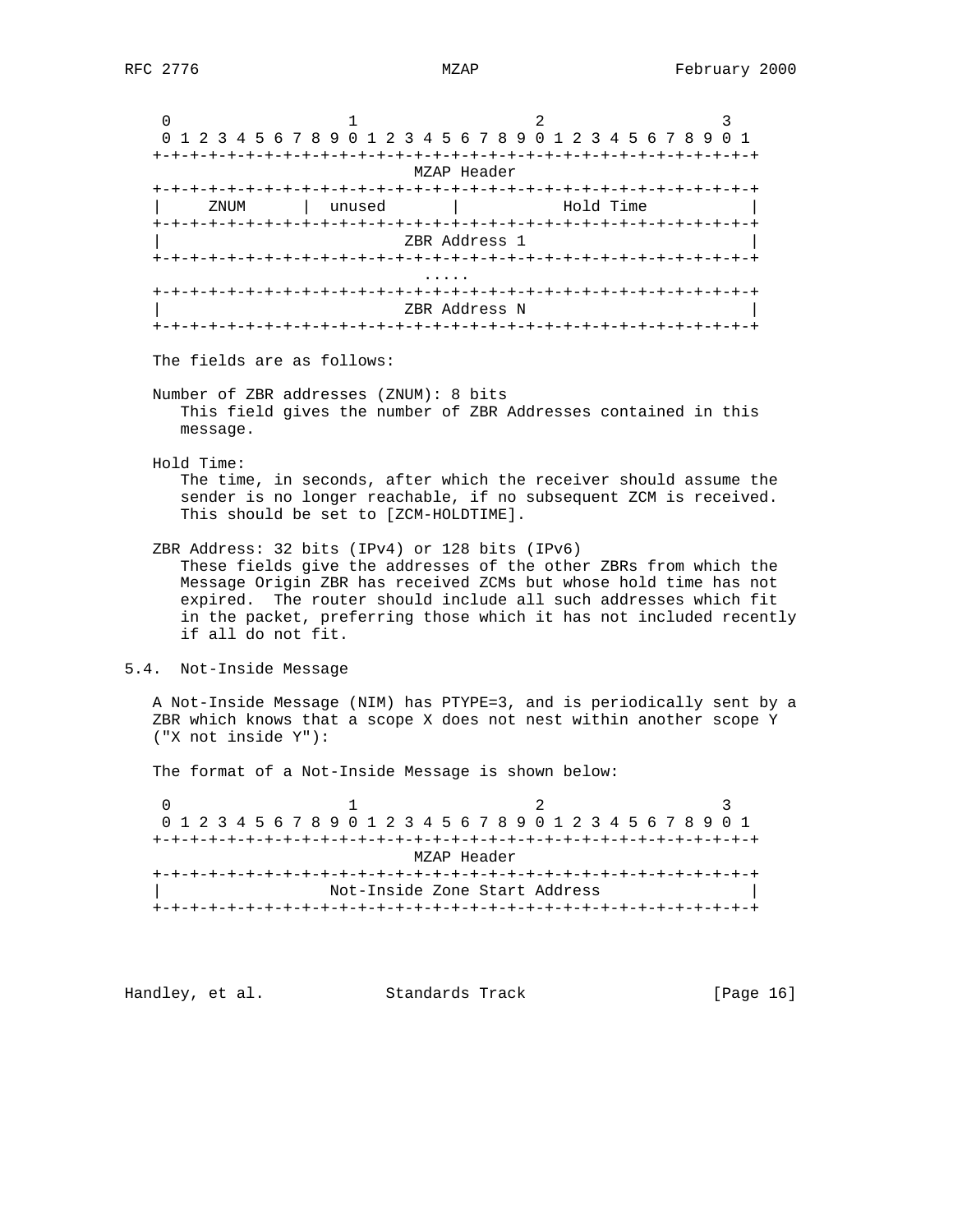The fields are as follows:

- MZAP Header: Header fields identifying the scope X. The Name Count may be 0.
- Not-Inside Zone Start Address: 32 bits (IPv4) or 128 bits (IPv6) This gives the start address for the scope Y.
- 6. Message Processing Rules
- 6.1. Internal entities listening to MZAP messages

 Any host or application may join the [MZAP-LOCAL-GROUP] to listen for Zone Announcement Messages to build up a list of the scope zones that are relevant locally, and for Not-Inside Messages if it wishes to learn nesting information. However, listening to such messages is not the recommended method for regular applications to discover this information. These applications will normally query a local Multicast Address Allocation Server (MAAS) [3], which in turn listens to Zone Announcement Messages and Not-Inside Messages to maintain scope information, and can be queried by clients via MADCAP messages.

 An entity (including a MAAS) lacking any such information can only assume that it is within the Global Scope, and the Local Scope, both of which have well-known address ranges defined in [1].

 An internal entity (e.g., an MAAS) receiving a ZAM will parse the information that is relevant to it, such as the address range, and the names. An address allocator receiving such information MUST also use the "B" bit to determine whether it can add the address range to the set of ranges from which it may allocate addresses (specifically, it may add them only if the bit is zero). Even if the bit is zero, an MAAS SHOULD still store the range information so that clients who use relative- addresses can still obtain the ranges by requesting them from the MAAS.

 An internal entity (e.g., an MAAS) should assume that X nests within Y if:

- a) it first heard ZAMs for both X and Y at least [NIM-HOLDTIME] seconds ago, AND
- b) it has not heard a NIM indicating that "X not inside Y" for at least [NIM-HOLDTIME] seconds.

Handley, et al. Standards Track [Page 17]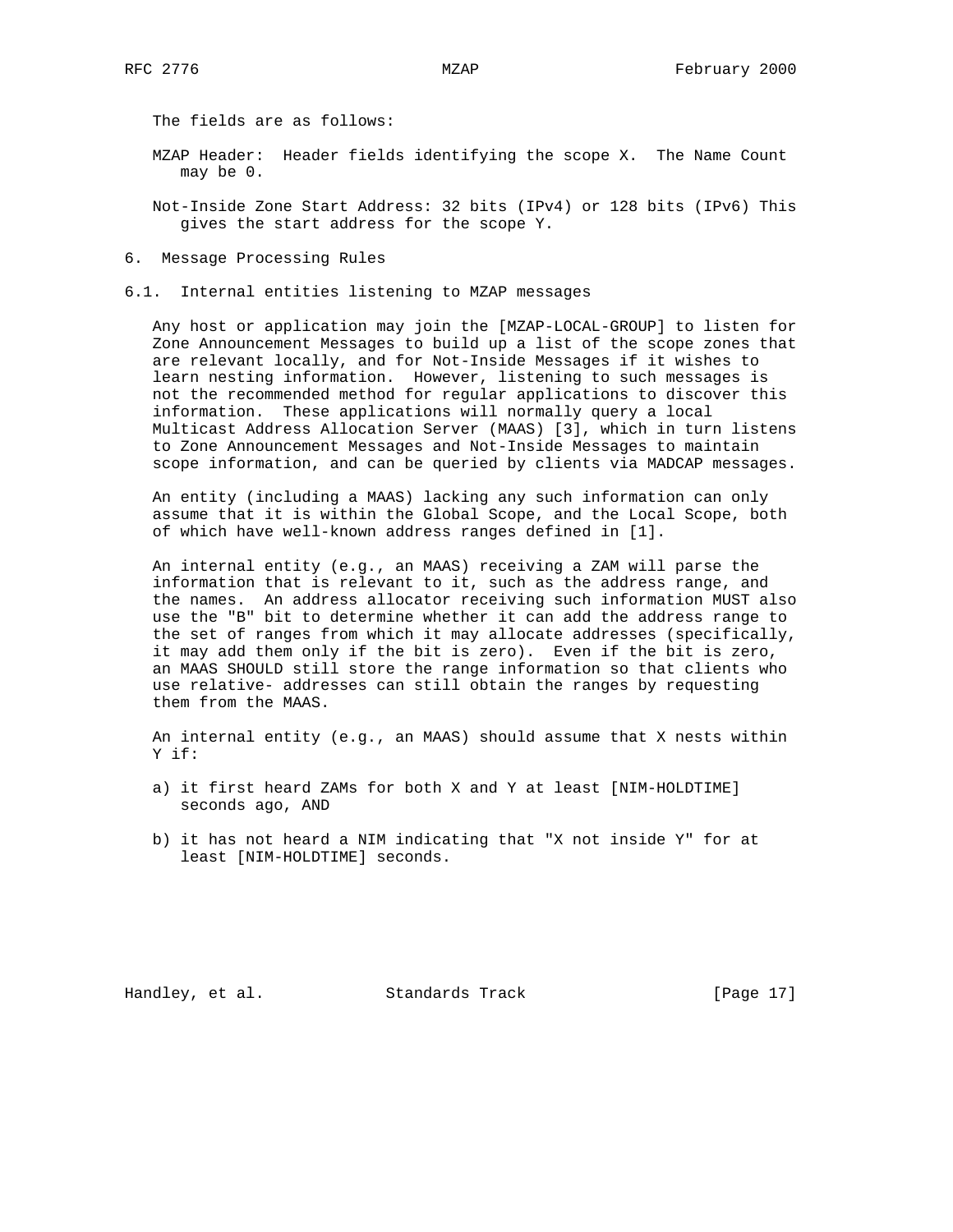6.2. Sending ZAMs

 Each ZBR should send a Zone Announcement Message for each scope zone for which it is a boundary every [ZAM-INTERVAL] seconds, +/- 30% of [ZAM-INTERVAL] each time to avoid message synchronisation.

 The ZAM packet also contains a Zones Traveled Limit (ZTL). If the number of Local Zone IDs in the ZAM path becomes equal to the Zones Traveled Limit, the packet will be dropped. The ZTL field is set when the packet is first sent, and defaults to 32, but can be set to a lower value if a network administrator knows the expected size of the zone.

6.3. Receiving ZAMs

 When a ZBR receives a ZAM for some scope zone X, it uses the following rules.

If the local ZBR does NOT have any configuration for scope X:

- (1) Check to see if the included start and end addresses overlap with, but are not identical to, the start and end addresses of any locally-configured scope Y, and if so, signal an address range conflict to a local administrator.
- (2) Create a local "X not inside" state entry, if such an entry does not already exist. The ZBR then restarts the entry's timer at [ZAM-HOLDTIME]. Existence of this state indicates that the ZBR knows that X does not nest inside any scope for which it is a boundary. If the entry's timer expires (because no more ZAMs for X are heard for [ZAM-HOLDTIME]), the entry is deleted.

If the local ZBR does have configuration for scope X:

- (1) If the ZAM originated from OUTSIDE the scope (i.e., received over a boundary interface for scope X):
	- a) If the Scope Zone ID in the ZAM matches the ZBR's own Scope Zone ID, then signal a leaky scope misconfiguration.
	- b) Drop the ZAM (perform no further processing below). For example, router G in Figure 2 will not forward the ZAM. This rule is primarily a safety measure, since the placement of G in Figure 2 is not a recommended configuration, as discussed earlier.

Handley, et al. Standards Track [Page 18]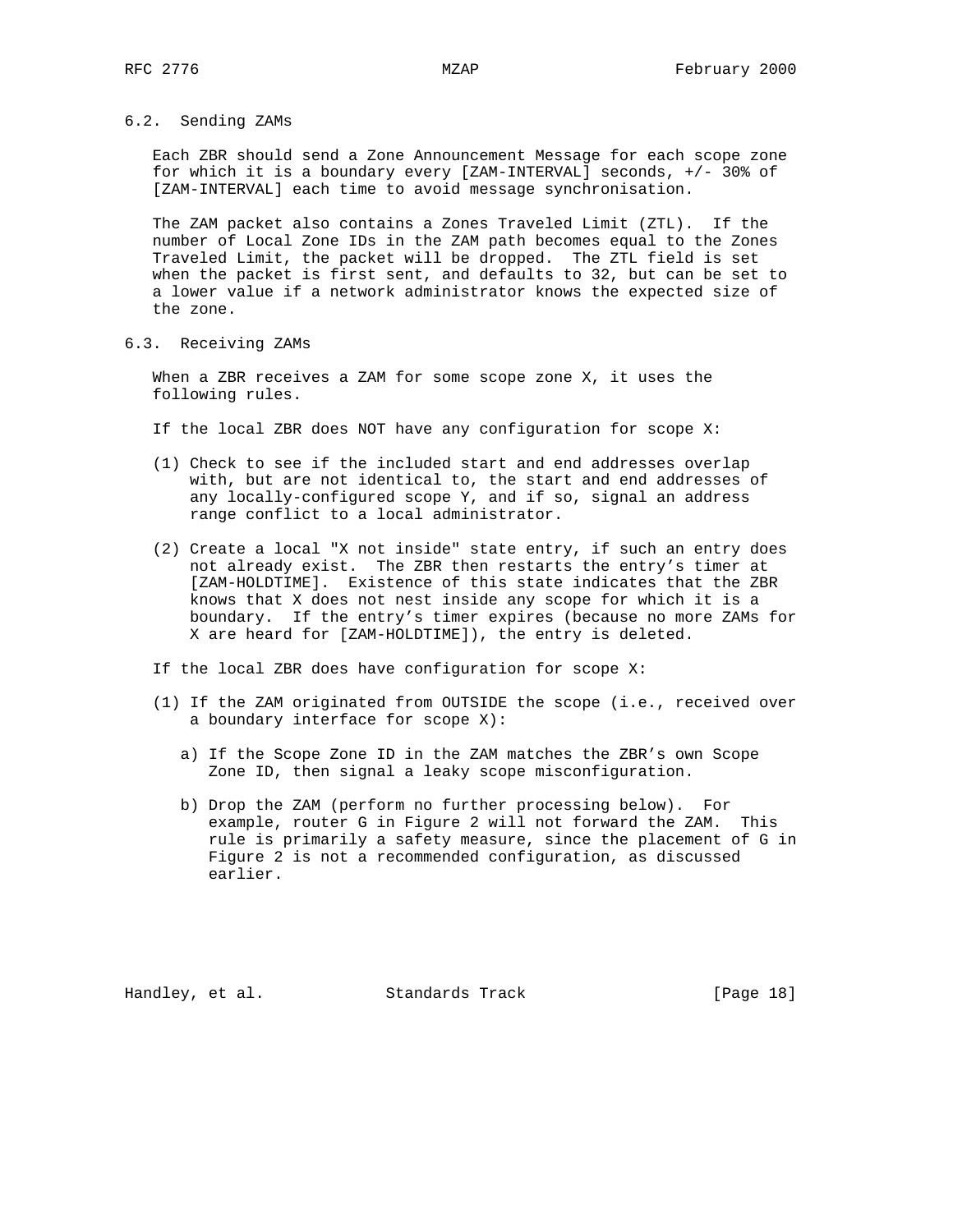- 2) If the ZAM originated from INSIDE the scope:
	- a) If the next-hop interface (according to the multicast RIB) towards the Origin is outside the scope zone, then signal a non- convexity problem.
	- b) If the Origin's Scope Zone ID in the ZAM does not match the Scope Zone ID kept by the local ZBR, and this mismatch continues to occur, then signal a possible leaky scope warning.
	- c) For each textual name in the ZAM, see if a name for the same scope and language is locally-configured; if so, but the scope names do not match, signal a scope name conflict to a local administrator.
	- d) If the ZAM was received on an interface which is NOT a Local Scope boundary, and the last Local Zone ID Address in the path list is 0, the ZBR fills in the Local Zone ID Address of the local zone from which the ZAM was received.

 If a ZAM for the same scope (as identified by the origin Zone ID and first multicast address) was received in the last [ZAM-DUP-TIME] seconds, the ZAM is then discarded. Otherwise, the ZAM is cached for at least [ZAM-DUP-TIME] seconds. For example, when router C in Figure 2 receives the ZAM via B, it will not be forwarded, since it has just forwarded the ZAM from E.

 The Zones Travelled count in the message is then incremented, and if the updated count is equal to or greater than the ZTL field, schedule a ZLE to be sent as described in the next subsection and perform no further processing below.

 If the Zone ID of the Local Scope zone in which the ZBR resides is not already in the ZAM's path list, then the ZAM is immediately re originated within the Local Scope zone. It adds its own address and the Zone ID of the Local Scope zone into which the message is being forwarded to the ZAM path list before doing so. A ZBR receiving a ZAM with a non-null path list MUST NOT forward that ZAM back into a Local Scope zone that is contained in the path list. For example, in Figure 2, router F, which did not get the ZAM via A due to packet loss, will not forward the ZAM from B back into Zone 2 since the path list has  $\{ (E,1), (A,2), (B,3) \}$  and hence Zone 2 already appears.

 In addition, the ZBR re-originates the ZAM out each interface with a Local Scope boundary (except that it is not sent back out the interface over which it was received, nor is it sent into any local scope zone whose ID is known and appears in the path list). In each such ZAM re-originated, the ZBR adds its own IP address to the path

Handley, et al. Standards Track [Page 19]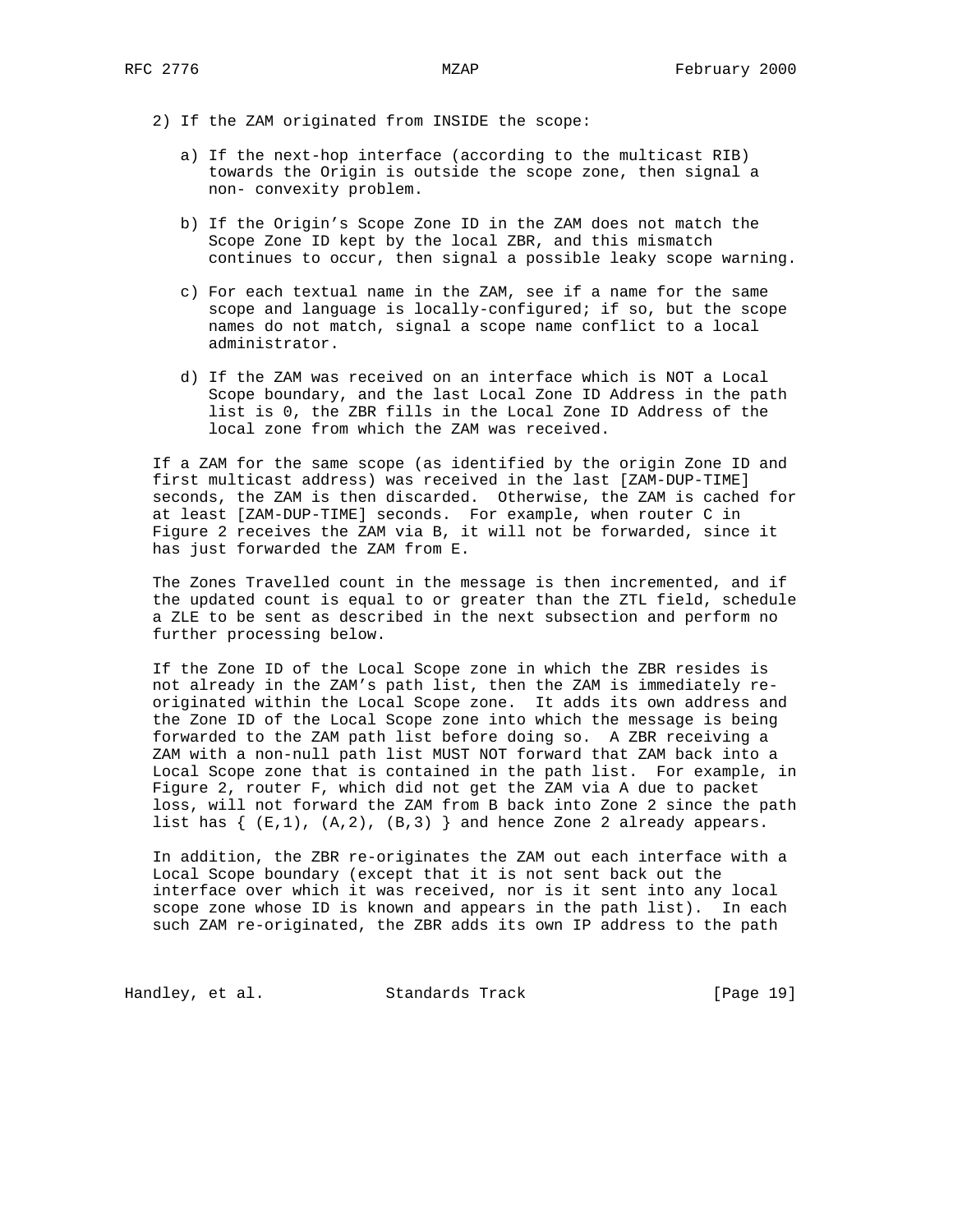list, as well as the Zone ID Address of the Local Scope Zone into which the ZAM is being sent, or 0 if the ID is unknown. (For example, if the other end of a point-to-point link also has a boundary on the interface, then the link has no Local Scope Zone ID.)

# 6.4. Sending ZLEs

 This packet is sent by a local-zone boundary router that would have exceeded the Zone Traveled Limit if it had forwarded a ZAM packet. To avoid ZLE implosion, ZLEs are multicast with a random delay and suppressed by other ZLEs. It is only scheduled if at least [ZLE- MIN-INTERVAL] seconds have elapsed since it previously sent a ZLE to any destination. To schedule a ZLE, the router sets a random delay timer within the interval [ZLE-SUPPRESSION-INTERVAL], and listens to the [MZAP-RELATIVE-GROUP] within the included scope for other ZLEs. If any are received before the random delay timer expires, the timer is cleared and the ZLE is not sent. If the timer expires, the router sends a ZLE to the [MZAP-RELATIVE-GROUP] within the indicated scope.

The method used to choose a random delay (T) is as follows:

 Choose a random value X from the uniform random interval [0:1] Let  $C = 256$ Set  $T = [ZLE-SUPPRESSION-INTERVAL}]$  log( $C*X + 1$ ) / log(C)

 This equation results in an exponential random distribution which ensures that close to one ZBR will respond. Using a purely uniform distribution would begin to exhibit scaling problems as the number of ZBRs rose. Since ZLEs are only suppressed if a duplicate ZLE arrives before the time chosen, two routers choosing delays which differ by an amount less than the propagation delay between them will both send messages, consuming excess bandwidth. Hence it is desirable to minimize the number of routers choosing a delay close to the lowest delay chosen, and an exponential distribution is suitable for this purpose.

 A router SHOULD NOT send more than one Zone Limit Exceeded message every [ZLE-MIN-INTERVAL] regardless of destination.

# 6.5. Receiving ZLEs

When a router receives a ZLE, it performs the following actions:

- (1) If the router has a duplicate ZLE message scheduled to be sent, it unschedules its own message so another one will not be sent.
- (2) If the ZLE contains the router's own address in the Origin field, it signals a leaky scope misconfiguration.

Handley, et al. Standards Track [Page 20]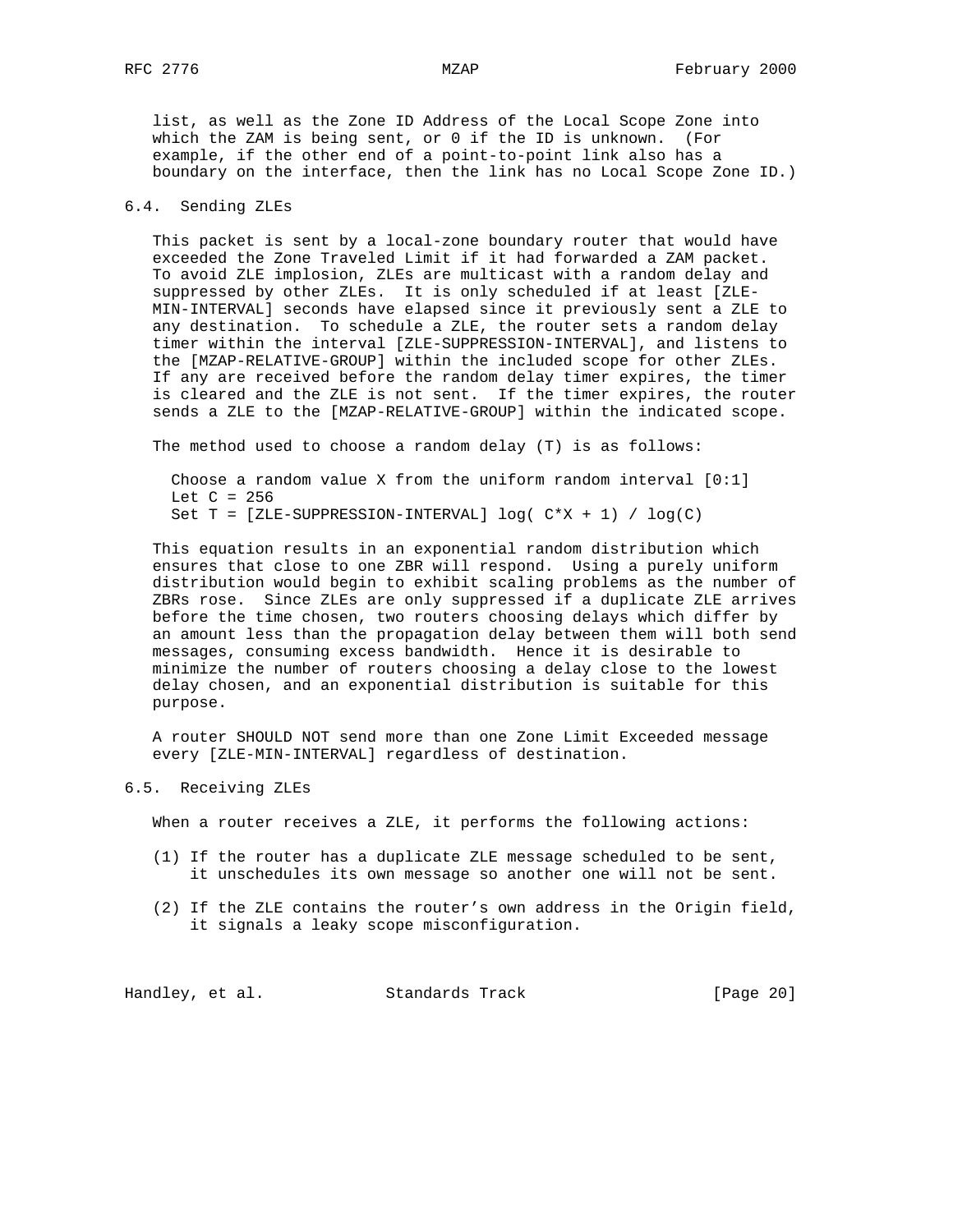# 6.6. Sending ZCMs

 Each ZBR should send a Zone Convexity Message (ZCM) for each scope zone for which it is a boundary every [ZCM-INTERVAL] seconds, +/- 30% of [ZCM-INTERVAL] each time to avoid message synchronisation.

 ZCMs are sent to the [ZCM-RELATIVE-GROUP] in the scoped range itself. (For example, if the scope range is 239.1.0.0 to 239.1.0.255, then these messages should be sent to 239.1.0.252.) As these are not Locally-Scoped packets, they are simply multicast across the scope zone itself, and require no path to be built up, nor any special processing by intermediate Local Scope ZBRs.

## 6.7. Receiving ZCMs

 When a ZCM is received for a given scope X, on an interface which is inside the scope, it follows the rules below:

- (1) The Origin is added to the local list of ZBRs (including itself) for that scope, and the Zone ID is updated to be the lowest IP address in the list. The new entry is scheduled to be timed out after [ZCM-HOLDTIME] if no further messages are received from that ZBR, so that the Zone ID will converge to the lowest address of any active ZBR for the scope.
- (2) If a ZBR is listed in ZCMs received, but the next-hop interface (according to the multicast RIB) towards that ZBR is outside the scope zone, or if no ZCM is received from that ZBR for [ZCM- HOLDTIME] seconds, as in the example in Figure 4, then signal a non-convexity problem.
- (3) For each textual name in the ZCM, see if a name for the same scope and language is locally-configured; if so, but the scope names do not match, signal a scope name conflict to a local administrator.

# 6.8. Sending NIMs

 Periodically, for each scope zone Y for which it is a boundary, a router originates a Not-Inside Message (NIM) for each "X not inside" entry it has created when receiving ZAMs. Like a ZAM, this message is multicast to the address [MZAP-LOCAL-GROUP] from one of its interfaces inside Y.

 Each ZBR should send such a Not-Inside Message every [NIM-INTERVAL] seconds, +/- 30% of [NIM-INTERVAL] to avoid message synchronization.

Handley, et al. Standards Track [Page 21]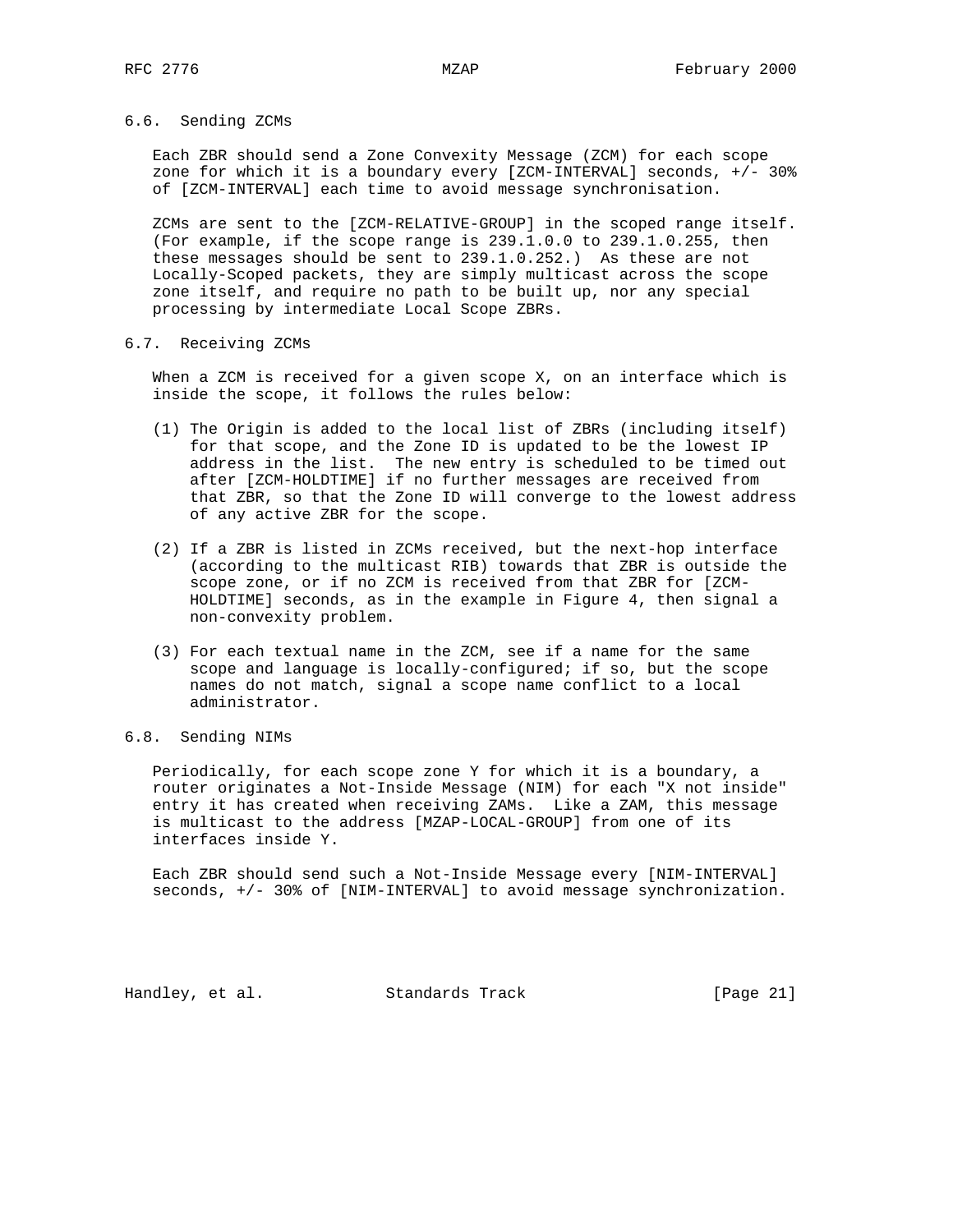# 6.9. Receiving NIMs

 When a ZBR receives a NIM saying that "X is not inside Y", it is forwarded, unmodified, in a manner similar to ZAMs:

- (1) If the NIM was received on an interface with a boundary for either X or Y, the NIM is discarded.
- (2) Unlike ZAMs, if the NIM was not received on the interface towards the message origin (according to the Multicast RIB), the NIM is discarded.
- (3) If a NIM for the same X and Y (where each is identified by its first multicast address) was received in the last [ZAM-DUP-TIME] seconds, the NIM is not forwarded.
- (4) Otherwise, the NIM is cached for at least [ZAM-DUP-TIME] seconds.
- (5) The ZBR then re-originates the NIM (i.e., with the original UDP payload) into each local scope zone in which it has interfaces, except that it is not sent back into the local scope zone from which the message was received, nor is it sent out any interface with a boundary for either X or Y.
- 7. Constants

 [MZAP-PORT]: The well-known UDP port to which all MZAP messages are sent. Value: 2106.

 [MZAP-LOCAL-GROUP]: The well-known group in the Local Scope to which ZAMs are sent. All Multicast Address Allocation servers and Zone Boundary Routers listen to this group. Value: 239.255.255.252 for IPv4.

 [ZCM-RELATIVE-GROUP]: The relative group in each scope zone, to which ZCMs are sent. A Zone Boundary Router listens to the relative group in each scope for which it is a boundary. Value: (last IP address in scope range) - 3. For example, in the Local Scope, the relative group is the same as the [MZAP-LOCAL-GROUP] address.

 [ZAM-INTERVAL]: The interval at which a Zone Boundary Router originates Zone Announcement Messages. Default value: 600 seconds (10 minutes).

 [ZAM-HOLDTIME]: The holdtime to include in a ZAM. This SHOULD be set to at least 3 \* [ZAM-INTERVAL]. Default value: 1860 seconds (31 minutes).

Handley, et al. Standards Track [Page 22]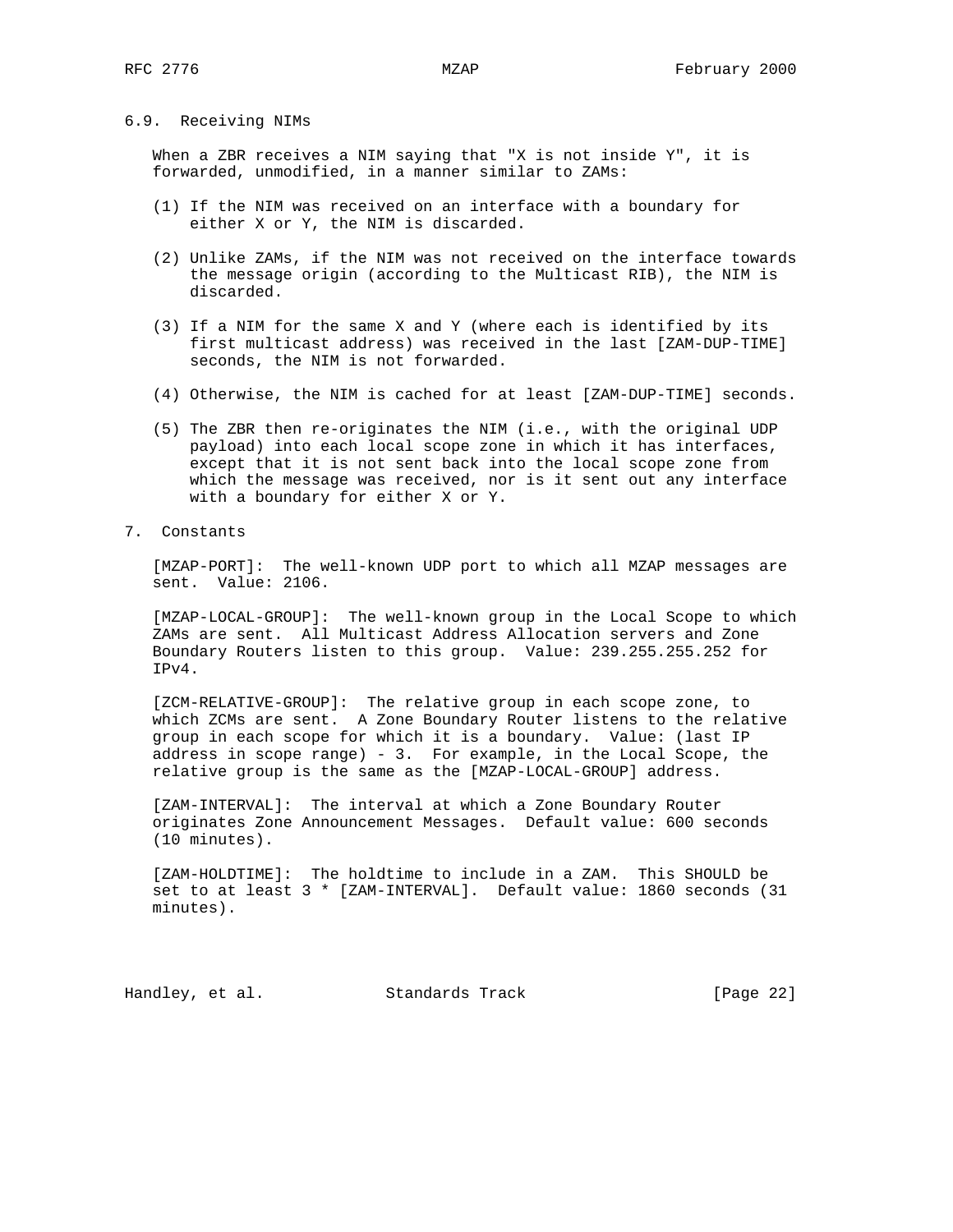[ZAM-DUP-TIME]: The time interval after forwarding a ZAM, during which ZAMs for the same scope will not be forwarded. Default value: 30 seconds.

 [ZCM-INTERVAL]: The interval at which a Zone Boundary Router originates Zone Convexity Messages. Default value: 600 seconds (10 minutes).

 [ZCM-HOLDTIME]: The holdtime to include in a ZCM. This SHOULD be set to at least 3 \* [ZCM-INTERVAL]. Default value: 1860 seconds (31 minutes).

 [ZLE-SUPPRESSION-INTERVAL]: The interval over which to choose a random delay before sending a ZLE message. Default value: 300 seconds (5 minutes).

 [ZLE-MIN-INTERVAL]: The minimum interval between sending ZLE messages, regardless of destination. Default value: 300 seconds (5 minutes).

 [NIM-INTERVAL]: The interval at which a Zone Boundary Router originates Not-Inside Messages. Default value: 1800 seconds (30 minutes).

 [NIM-HOLDTIME]: The holdtime to include the state within a NIM. This SHOULD be set to at least 3 \* [NIM-INTERVAL]. Default value: 5460 (91 minutes)

8. Security Considerations

 While unauthorized reading of MZAP messages is relatively innocuous (so encryption is generally not an issue), accepting unauthenticated MZAP messages can be problematic. Authentication of MZAP messages can be provided by using the IPsec Authentication Header (AH) [12].

 In the case of ZCMs and ZLEs, an attacker can cause false logging of convexity and leakage problems. It is likely that is would be purely an annoyance, and not cause any significant problem. (Such messages could be authenticated, but since they may be sent within large scopes, the receiver may not be able to authenticate a non-malicious sender.)

 ZAMs and NIMs, on the other hand, are sent within the Local Scope, where assuming a security relationship between senders and receivers is more practical.

Handley, et al. Standards Track [Page 23]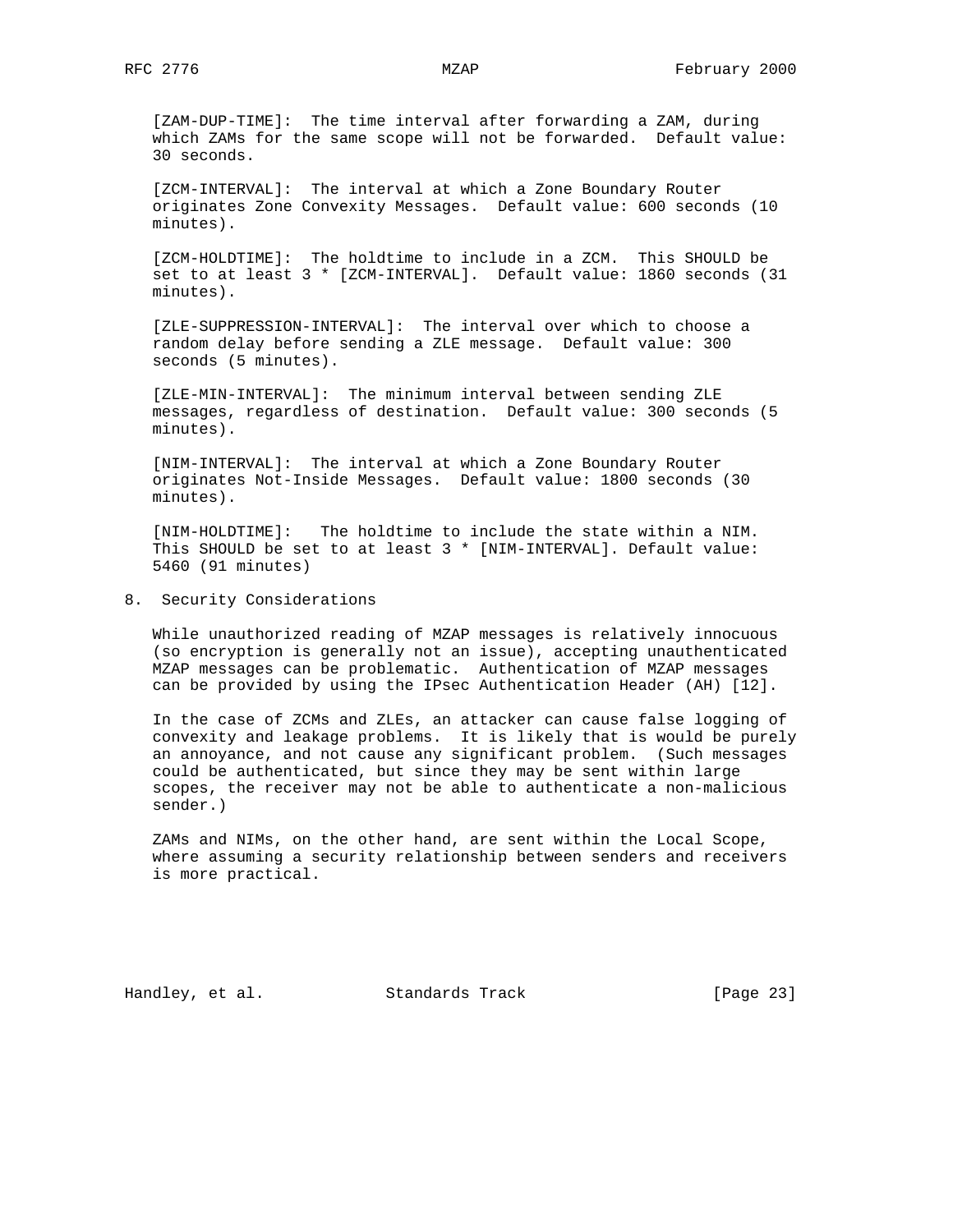In the case of NIMs, accepting unauthenticated messages can cause the false cancellation of nesting relationships. This would cause a section of the hierarchy of zones to flatten. Such a flattening would lessen the efficiency benefits afforded by the hierarchy but would not cause it to become unusable.

 Accepting unauthenticated ZAM messages, however, could cause applications to believe that a scope zone exists when it does not. If these were believed, then applications may choose to use this non-existent administrative scope for their uses. Such applications would be able to communicate successfully, but would be unaware that their traffic may be traveling further than they expected. As a result, any application accepting unauthenticated ZAMs MUST only take scope names as a guideline, and SHOULD assume that their traffic sent to non-local scope zones might travel anywhere. The confidentiality of such traffic CANNOT be assumed from the fact that it was sent to a scoped address that was discovered using MZAP.

 In addition, ZAMs are used to inform Multicast Address Allocation Servers (MAASs) of names and address ranges of scopes, and accepting unauthenticated ZAMs could result in false names being presented to users, and in wrong addresses being allocated to users. To counter this, MAAS's authenticate ZAMs as follows:

- (1) A ZBR signs all ZAMs it originates (using an AH).
- (2) A ZBR signs a ZAM it relays if and only if it can authenticate the previous sender. A ZBR MUST still forward un-authenticated ZAMs (to provide leak detection), but should propagate an authenticated ZAM even if an un-authenticated one was received with the last [ZAM-DUP-TIME] seconds.
- (3) A MAAS SHOULD be configured with the public key of the local zone in which it resides. A MAAS thus configured SHOULD ignore an unauthenticated ZAM if an authenticated one for the same scope has been received, and MAY ignore all unauthenticated ZAMs.
- 9. Acknowledgements

 This document is a product of the MBone Deployment Working Group, whose members provided many helpful comments and suggestions, Van Jacobson provided some of the original ideas that led to this protocol. The Multicast Address Allocation Working Group also provided useful feedback regarding scope names and interactions with applications.

Handley, et al. Standards Track [Page 24]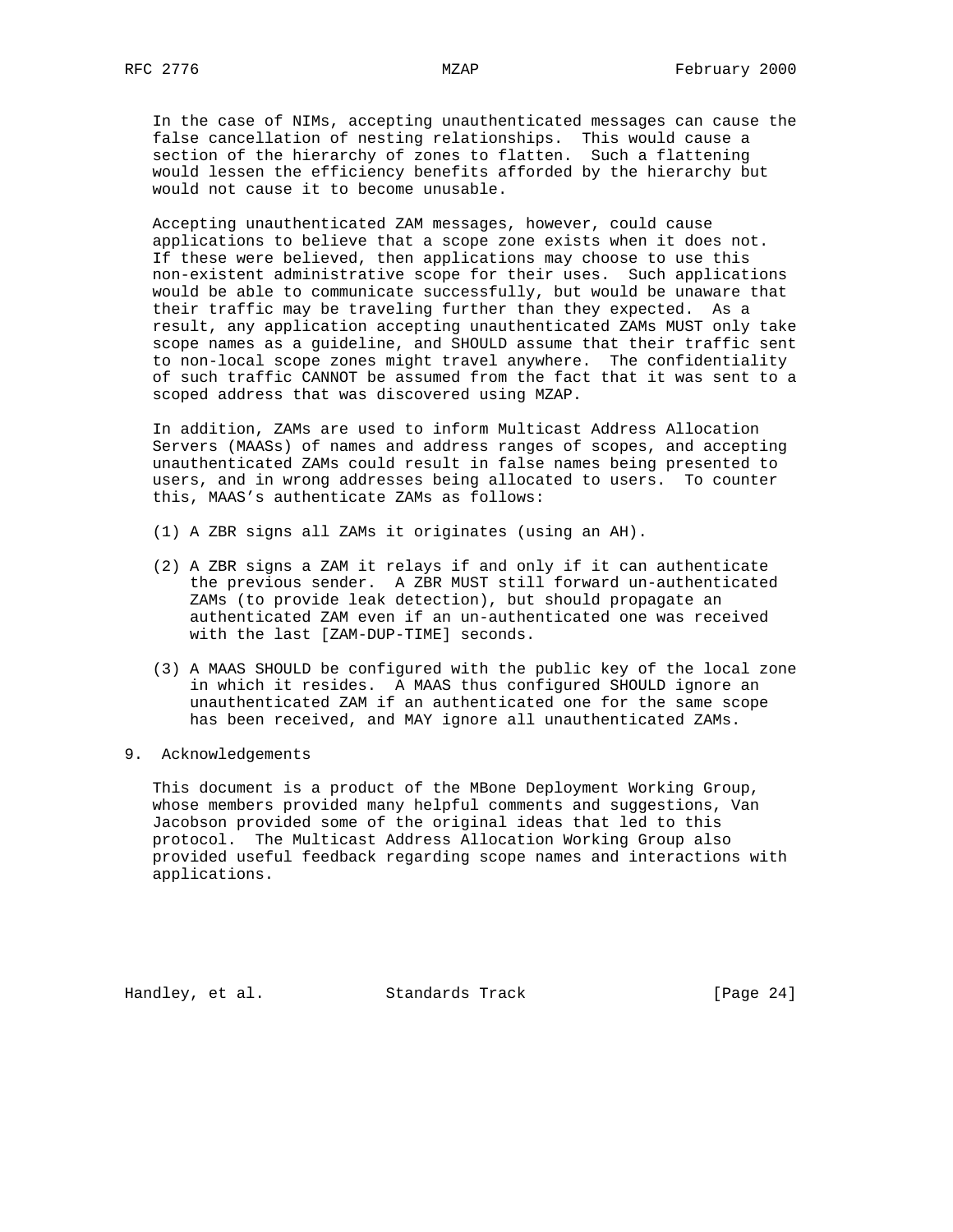10. References

- [1] Meyer, D., "Administratively Scoped IP Multicast", BCP 23, RFC 2365, July 1998.
- [2] Bradner, S., "Key words for use in RFCs to Indicate Requirement Levels", BCP 14, RFC 2119, March 1997.
- [3] Thaler, D., Handley, M. and D. Estrin, "The Internet Multicast Address Allocation Architecture", Work in Progress.
- [4] Yergeau, F., "UTF-8, a transformation format of ISO 10646", RFC 2279, January 1998.
- [5] Fenner, W. and S. Casner, "A 'traceroute' facility for IP Multicast", Work in Progress.
- [6] Alvestrand, H., "Tags for the Identification of Languages", RFC 1766, March 1995.
- [7] Handley, M. and S. Hanna. "Multicast Address Allocation Protocol (AAP)", Work in Progress.
- [8] Kermode, R. "Scoped Hybrid Automatic Repeat reQuest with Forward Error Correction (SHARQFEC)", ACM SIGCOMM 98, September 1998, Vancouver, Canada.
- [9] Hanna, S., Patel, B., and M. Shah. "Multicast Address Dynamic Client Allocation Protocol (MADCAP)", RFC 2730, December 1999.
- [10] Reynolds, J. and J. Postel, "Assigned Numbers", STD 2, RFC 1700, October 1994.
- [11] IANA, "Address Family Numbers", http://www.isi.edu/in notes/iana/assignments/address-family-numbers
- [12] Kent, S. and R. Atkinson, "IP Authentication Header", RFC 2402, November 1998.

Handley, et al. Standards Track [Page 25]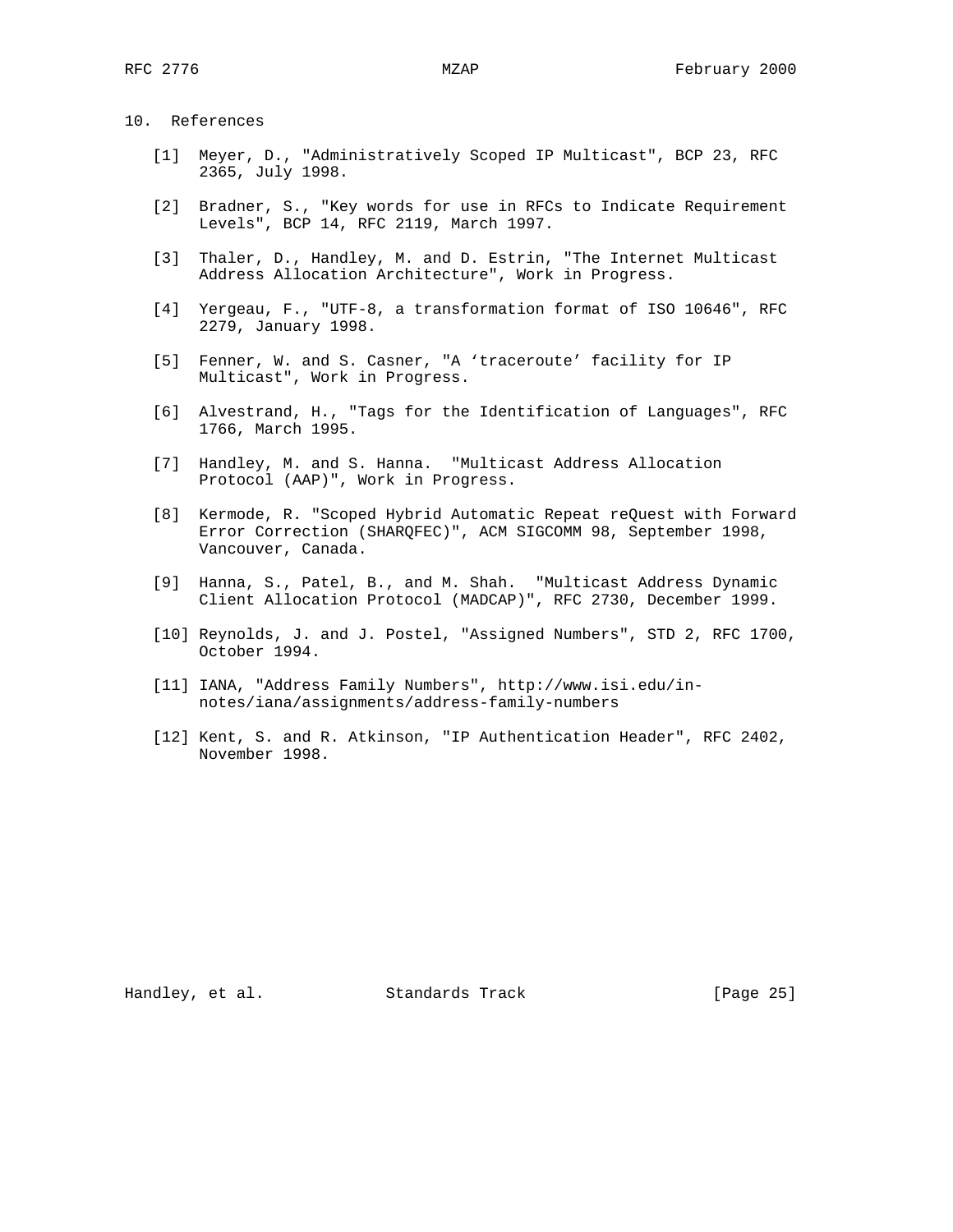11. Authors' Addresses

 Mark Handley AT&T Center for Internet Research at ICSI 1947 Center St, Suite 600 Berkely, CA 94704 USA

EMail: mjh@aciri.org

 David Thaler Microsoft One Microsoft Way Redmond, WA 98052 USA

EMail: dthaler@microsoft.com

 Roger Kermode Motorola Australian Research Centre 12 Lord St, Botany, NSW 2019 Australia

EMail: Roger.Kermode@motorola.com

Handley, et al. Standards Track [Page 26]